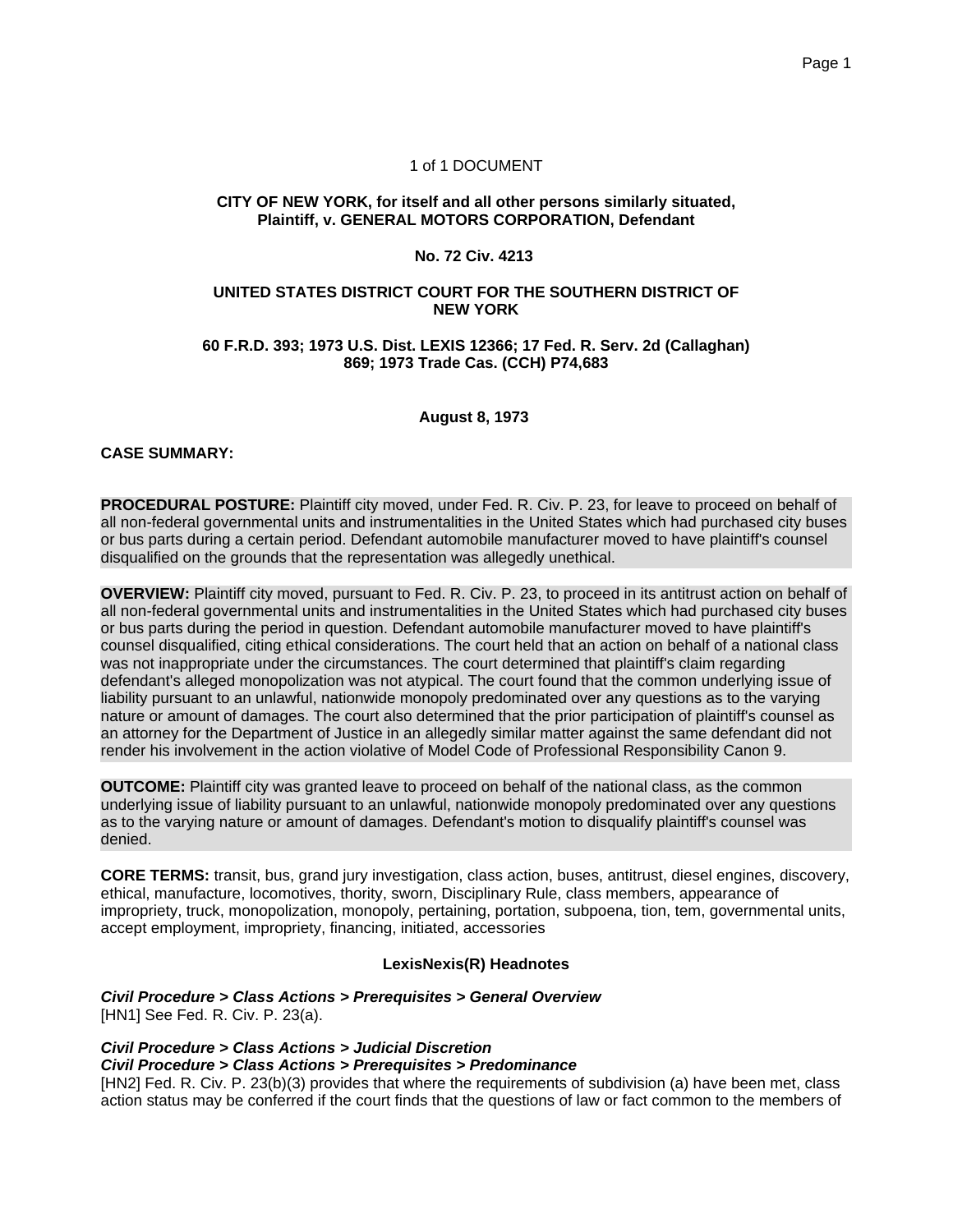the class predominate over any questions affecting only individual members, and that a class action is superior to other available methods for the fair and efficient adjudication of the controversy.

### **Civil Procedure > Parties > Joinder > Permissive Joinder**

#### **Civil Procedure > Class Actions > Prerequisites > General Overview**

### **Civil Procedure > Pretrial Matters > Conferences > Pretrial Conferences**

[HN3] The prospect of further intervention and joinder, combined with the inevitable proliferation of lawsuits, is inimicable to economical adjudication.

#### **Civil Procedure > Sanctions > Misconduct & Unethical Behavior > General Overview Criminal Law & Procedure > Counsel > Right to Counsel > General Overview Legal Ethics > Client Relations > Appearance of Impropriety**

[HN4] The unfettered right to the selection of counsel of one's own choosing is an essential feature of our legal system, and interference by the courts with the choice made is justified only when necessary to maintain the integrity of the rule of law and public confidence in the fair administration of justice. The court's responsibility in this instance, therefore, is to seek to perform what is at times a discreet task of allowing full exercise of a client's right to choose his own counsel without permitting deviation from ethical standards of professional conduct.

### **Civil Procedure > Counsel > General Overview Civil Procedure > Sanctions > Misconduct & Unethical Behavior > General Overview Legal Ethics > Client Relations > Appearance of Impropriety**

[HN5] See Model Code of Professional Responsibility Canon 9, EC 9-3, and DR 9-101.

### **Civil Procedure > Counsel > General Overview**

#### **Civil Procedure > Sanctions > Misconduct & Unethical Behavior > General Overview Legal Ethics > Client Relations > Appearance of Impropriety**

[HN6] No specific impropriety or prejudice need be shown to prove a violation of Model Code of Professional Responsibility Canon 9, EC 9-3, or DR 9-101.

#### **Civil Procedure > Counsel > General Overview Civil Procedure > Sanctions > Misconduct & Unethical Behavior > General Overview**

## **Legal Ethics > Client Relations > Appearance of Impropriety**

[HN7] Model Code of Professional Responsibility EC 9-3 states that to accept employment in connection with any matter in which the lawyer had substantial responsibility prior to leaving public office would give the appearance of impropriety even if none exists.

**COUNSEL: [\*\*1]** Corp. Counsel of City of New York for plaintiff; Norman Redlich, Corp. Counsel, New York, New York, Evan Davis, Asst. Corp. Counsel, New York, New York, of counsel.

Cadwalader, Wickersham & Taft, New York, New York, for plaintiff; George D. Reycraft, and Terence F. Gilheany, New York, New York, of counsel.

Cravath, Swaine & Moore, New York, New York, for defendant; Bruce Bromley, Paul M Dodyk, V. Thomas Fryman, Jr., New York, New York, of counsel.

**JUDGES:** Robert L. Carter, District Judge.

### **OPINION BY:** CARTER

### **OPINION**

**[\*394]** ROBERT L. CARTER, District Judge.

The City of New York has moved, pursuant to Rule 23 of the Federal Rules of Civil Procedure and Rule 11A of the Local Rules of this court, for leave to proceed on behalf of all non-federal governmental units and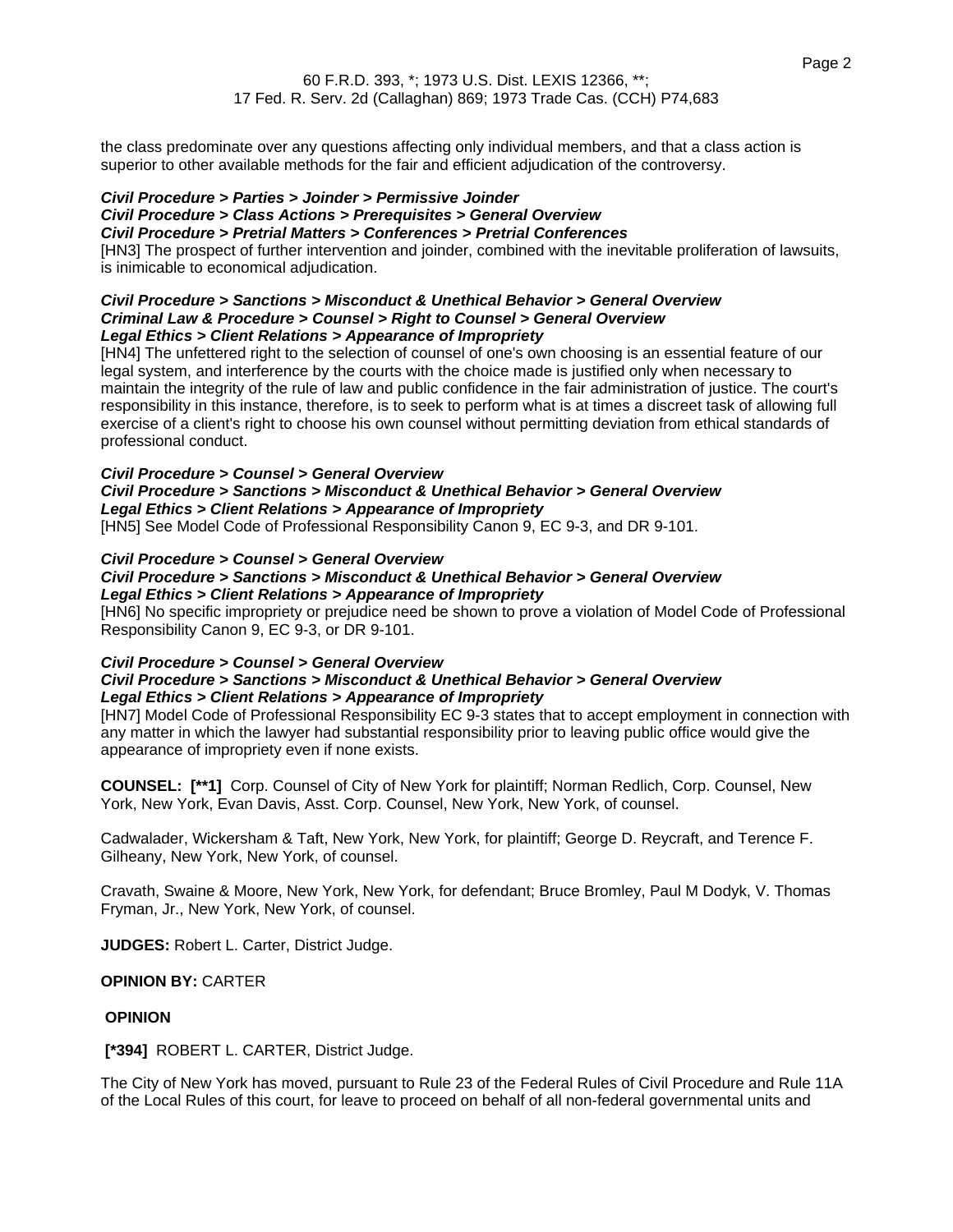### Page 3

### 60 F.R.D. 393, \*394; 1973 U.S. Dist. LEXIS 12366, \*\*1; 17 Fed. R. Serv. 2d (Callaghan) 869; 1973 Trade Cas. (CCH) P74,683

instrumentalities in the United States which have purchased or have contributed to the purchase of city buses or bus parts, as defined in paragraph 6 of the complaint, during the period covered by this action. General Motors has moved to have George Reycraft, Esq. disqualified from representing the City on the ground that such representation is in violation of the Code of Professional Responsibility.

**I.**

The Motion for **[\*\*2]** Class Action Determination 1

1 [HN1] Rule 23(a) lists the following prerequisites to the maintenance of a class action:

(1) the class is so numerous that joinder of all members is impracticable, (2) there are questions of law or fact common to the class, (3) the claims . . . . of the representative parties are typical of the claims of the class, and (4) the representative parties will fairly and adequately protect the interests of the class.

Counsel for the City of New York have represented, on the basis of their discovery to date, that the class plaintiff seeks to represent includes between 200 and 300 non-federal governmental units and instrumentalities and that its membership is readily and precisely determinable. A preliminary list of 177 class members has been provided to the court and is attached hereto as an Appendix. The City has agreed to bear the cost of direct notice to each member of the class.

It is apparent that there are common questions of law and fact and that the **[\*395]** size **[\*\*3]** of the class warrants a finding that joinder is impractical. <sup>2</sup> Moreover, the court has no reason to doubt that the City of New York can and will provide fair and adequate representation to the other members of the class. Fed.R.Civ. P., Rule 23(a)(1), (2) and (4).

2 It does not appear, on the other hand, that the class membership is so large as to make a class action unmanageable.

The defendant contends that differences among the class members regarding the manner of purchase and payment; the effect of the alleged monopolization upon physical, economic, environmental and sociological conditions; design specifications and the amounts paid make class action treatment inappropriate in this case. These factors at first blush, seem supportive of the defendant's contention, but on full consideration it becomes clear that each of these local differentiations relates solely or primarily to the question of damages and will be of little or no relevance in determining plaintiff's underlying claims.

The complaint alleges **[\*\*4]** an unlawful, nationwide monopoly which operates to the detriment of every public body providing or financing bus systems in the United States. Should plaintiff succeed in proving that common claim, the complications which might arise by virtue of differences in the nature and extent of damages can be minimized by the establishment of separate proceedings to determine damages or by the determination of formulae for the assessment of damages sustained by various members of the class. Should plaintiff fail to prove its underlying claims, defendant would be spared relitigation of those issues by similarly situated potential plaintiffs. It is my judgment, therefore, that the claims of the City of New York are typical of those of the class and that class action treatment is permissible. Fed.R.Civ.P. 23(a)(3). Philadelphia Electric Company et al v. Anaconda American Brass Company, 43 F. R.D. 452 (E.D.Pa.1968); State of Iowa v. Union Asphalt & Roadoils, Inc., 281 F. Supp. 391 (S.D.Iowa 1968).

Defendant has argued that class action litigation is less appropriate in cases which allege monopolization than in cases which allege a conspiracy to fix prices. Although a monopoly has been charged, **[\*\*5]** there is nothing in the complaint which would suggest that we are dealing with anything less than a national market. Indeed, the City of New York has represented that "General Motors [was] at the time of filing [of] this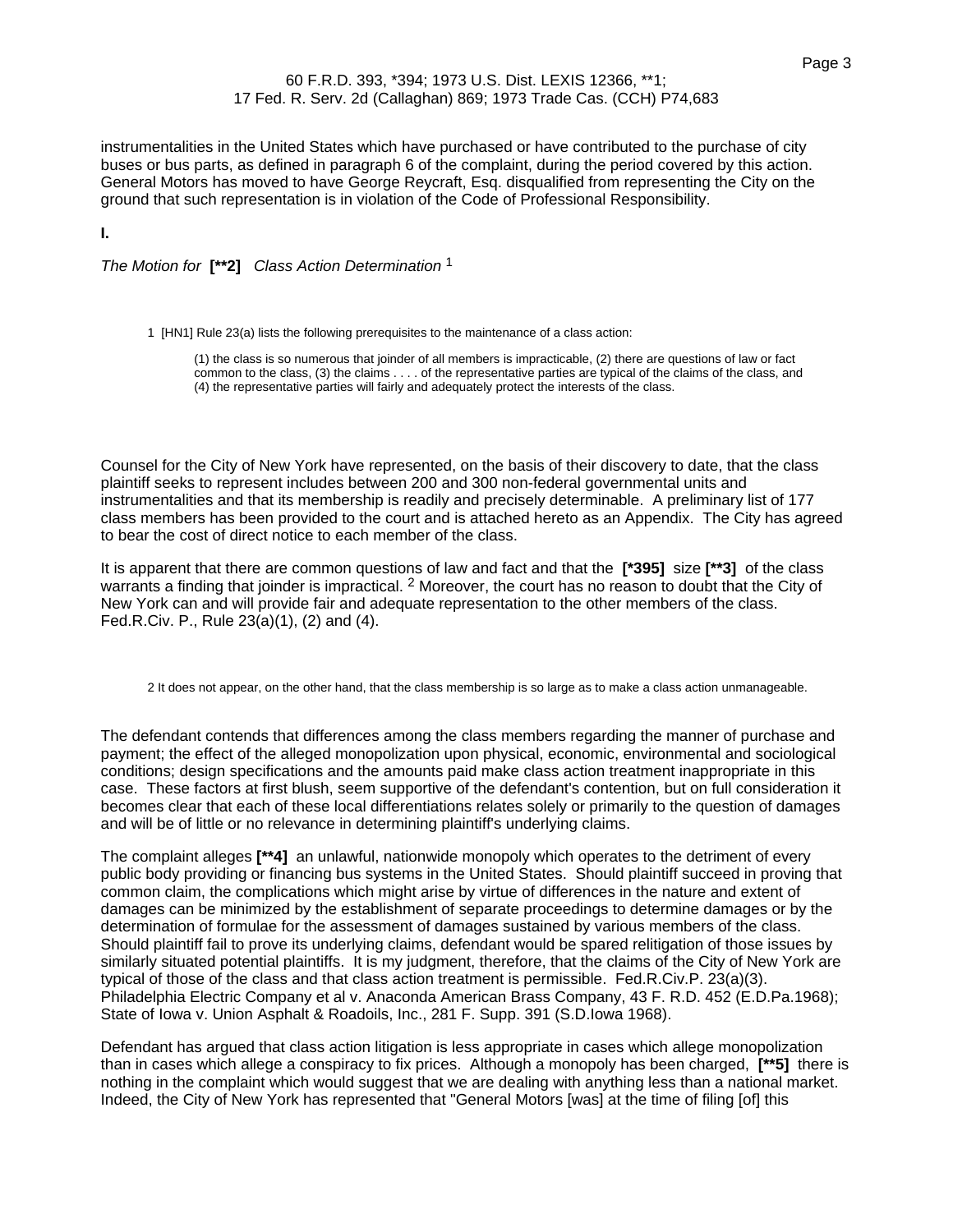complaint the only company which manufacture[d] new buses in the United States and [was] the principal, if not sole, supplier to the few other companies which assemble new buses in the United States from parts manufactured by others" (Complaint) Under these circumstances, it does not appear that an action on behalf of a national class is in any way inappropriate or that the claim of the plaintiff regarding the alleged monopolization is atypical. The possibility of establishing such subclasses as the facts may warrant is not, however, precluded. Fed.R.Civ.P., Rule 23(c)(4).

[HN2] Rule 23(b)(3) provides that where the requirements of subdivision (a) have been met, class action status may be conferred if

the court finds that the questions of law or fact common to the members of the class predominate over any questions affecting only individual members, and that a class action is superior to other available methods for the fair and efficient adjudication **[\*\*6]** of the controversy.

It is my view that the common underlying issue of liability pursuant to an unlawful, nationwide monopoly predominates over any questions as to the varying nature or amount of damages.

**[\*396]** The next consideration is assessment of the superiority of the class action as a means of resolving this controversy. Defendant has urged that this determination cannot properly be made until such time as suits are filed by other class members, arguing that class action status should not be conferred unless and until a number of members of the class manifest a definite and serious interest in litigating their claims. It is, however, inconceivable that other governmental units will not pursue such claims in the event that the class action motion is denied and the suit brought by the City of New York is, or appears likely to be, successful.

In this regard, the lesson of State of Illinois v. Harper & Row Publishers, Inc., 301 F. Supp. 484 (N.D.Ill.1969), is instructive. That case involved antitrust actions by various state and local government units to recover damages for the artificial inflation of the price of children's library books. In 1969 the court ordered **[\*\*7]** that the litigation proceed as a national class action after noting that:

In 1966 there was a single suit purporting to be a class action. The entire litigation might have been concluded without further complexity. But defendants successfully opposed the class suit, with the result that lawsuits have blossomed throughout the country. Rather than the original handful of attorneys, lawyers are now so plentiful that the entire courtroom is filled at each pretrial conference. Section 1407 consolidation became mandatory. When returned for trial, the subsequently filed cases will consume substantial amounts of the transferor courts' time. [HN3] The prosepect of further intervention and joinder, combined with the inevitable proliferation of lawsuits, is inimicable to economical adjudication. 301 F. Supp. at p. 490.

Defendant's remaining contention that Rule 23 treatment is only appropriate where the proposed class members are incapable of pursuing the litigation independently is without merit. The 1966 Advisory Committee's Note to amend Rule 23 sets forth the following guiding considerations for review of a class action application made pursuant to subsection (b)(3):

The **[\*\*8]** interests of individuals in conducting separate lawsuits may be so strong as to call for denial of a class action. On the other hand, these interests may be theoretic rather than practical: the class may have a high degree of cohesion and prosecution of the action through representatives would be quite unobjectionable, or the amounts at stake for individuals may be so small that separate suits would be impracticable. 39 F.R.D. 98 (1966) at p. 104.

There is, however, nothing in the language of the Rule itself or in the Committee's commentary which suggests that the impracticality of separate litigation or the inability of the class members to press their claims individually is requisite to the maintenance of a class action. The facilitation of litigation by small claimants with inadequate means is, of course, one of the aims and benefits, but it is not the sole purpose of Rule 23.

The City of New York has initiated a suit which seeks to present a substantial and obviously attractive cause of action on behalf of a large number of public bodies which vary in size and in the ability to conduct major litigation. It has demonstrated its willingness and capability to pursue that **[\*\*9]** action effectively. Discovery is proceeding expeditiously. Prompt determination of the underlying issue of liability within the context of this initial litigation seems the fairer and more efficient way of proceeding.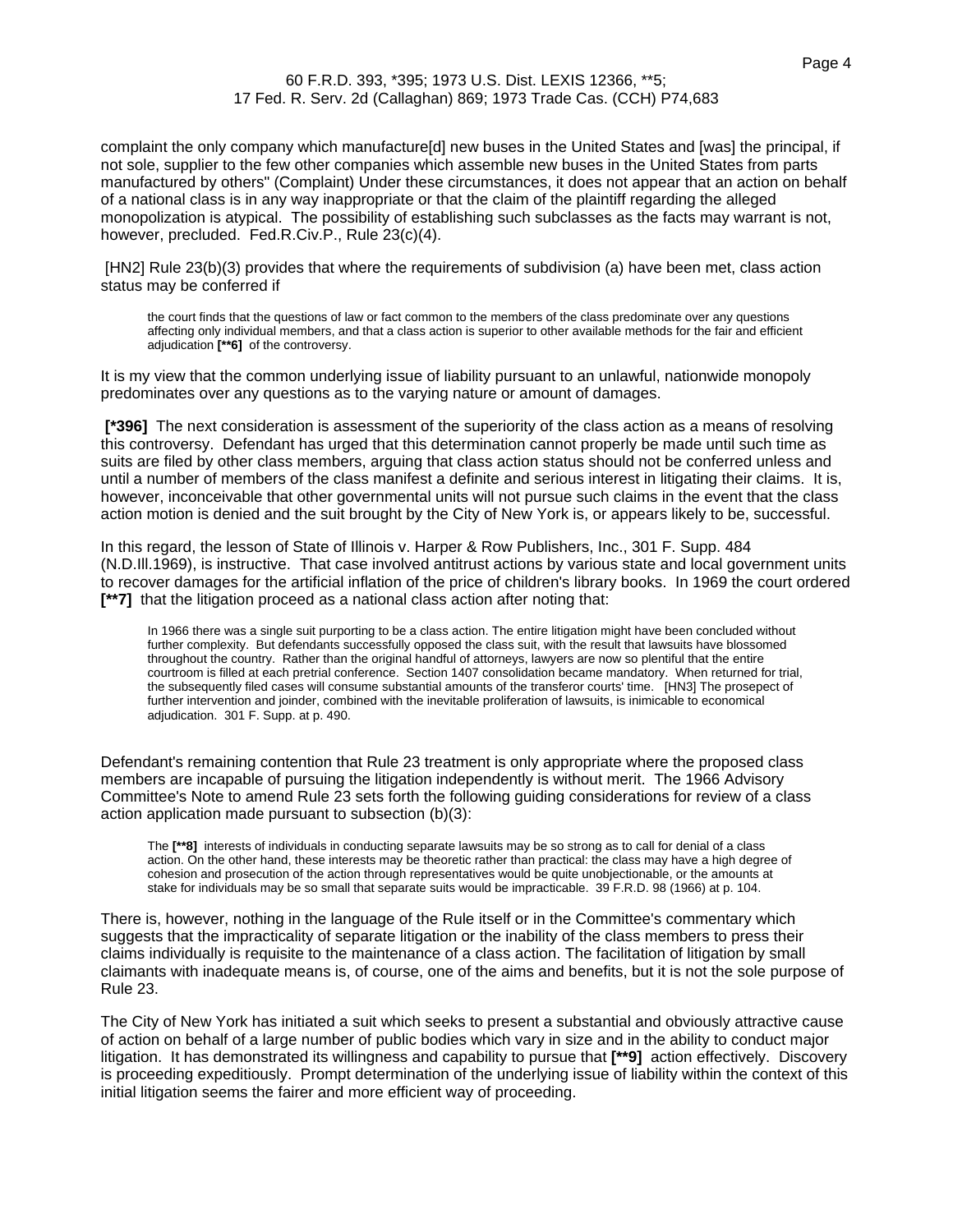## **[\*397]** II.

### **The Motion For Disqualification of Counsel**

Defendant contends that Mr. Reycraft's prior participation as an attorney for the Department of Justice in an allegedly similar matter renders his involvement in this action as counsel for the City of New York violative of Canon 9, A.B.A. Code of Professional Responsibility. <sup>3</sup> In seeking the removal of plaintiff's counsel, the defendant is requesting extraordinary relief, the implications of which penetrate to the heart of our adversary system. [HN4] The unfettered right to the selection of counsel of one's own choosing is an essential feature of our legal system, and interference by the courts with the choice made is justified only when necessary to maintain the integrity of the rule of law and public confidence in the fair administration of justice. The court's responsibility in this instance, therefore, is to seek to perform what is at times a discreet task of allowing full exercise of a client's right **[\*\*10]** to choose his own counsel without permitting deviation from ethical standards of professional conduct. Emle Industries, Inc. v. Patentex, 478 F.2d 562 (2d Cir. decided May 9, 1973).

3 This court is not specifically empowered to enforce conformance with the Code. However, the rules do provide that an attorney seeking admission to the Southern District of New York must state "that he has read the Canons of Ethics of The American Bar Association, and will faithfully adhere thereto." (Rule 3(a), General Rules of the Southern District.) Furthermore, "Conduct violative of the Code of Professional Responsibility of The American Bar Association" may subject an attorney to disbarment, suspension or censure. (Rule 5(f), General Rules of the Southern District.) The inherent power of this court to take appropriate action in order to maintain the highest standards of professional ethics has not been challenged, and it is, therefore, not now necessary to delineate the extent to which the court, in the exercise of its discretion, may go to enforce conformance with the code.

### **[\*\*11] Mr. Reycraft's Role As Government Counsel In Matters Involving General Motors**

In Mid-1954 Mr. Reycraft became associated with the Antitrust Division of the Department of Justice as a trial attorney in the General Litigation Section. Almost immediately he was assigned to work on an investigation to determine whether General Motors was guilty of any illegal monopolization in respect of that aspect of its business operations relating to buses. Ultimately, a complaint was filed in Michigan--United States v. General Motors (No. 15816 E.D.Mich. 1956)--which Reycraft "signed and in the preparation of which [he] participated substantially." Affidavit of George D. Reycraft, sworn to on June 18, 1973 at para. 3. Reycraft worked on the case from 1954 to 1957 as a staff attorney 4 and then from 1957-1958 as **[\*398]** Assistant Chief of the General Litigation Section. At no time was he in charge of the litigation; chief counsel throughout the case was Walter D. Murphy.

4 From January 1955 to March 1956 the Assistant Chief of the Litigation Section was a Mr. George Derr. According to Reycraft, Derr "directly supervised me in an investigation of all of the Antitrust Division files relating to the automotive industry, and of General Motors in particular" in response to a Senate request for information and Derr "had access to all information available to the General Litigation Section relating to litigation being conducted by that Section, including the 1956 Bus case." Reycraft Affidavit at para. 17. Derr is now employed in the General Counsel's office at G. M.

Derr, in a responding affidavit, claims that "at no time was I ever assigned to, nor did I participate in the Department of Justice Bus case against General Motors. In fact, a few days after the case was filed I spoke with Mr. Henry M. Hogan, then General Counsel of General Motors, and requested that I be excused from any assignment involving the Bus case because it was a matter that had been pending in the General Litigation Section during the time I was Assistant Section Chief. I wanted to avoid any appearance of impropriety even though I did not participate in the preparation of the case for the Government. The General Counsel was in complete agreement with my position." Affidavit of George L. Derr, sworn to June 21, 1973 at para. 5.

**[\*\*12]** In 1958 Reycraft became Chief of the Special Trial Section of the Antitrust Division, and from 1958 to 1961, while serving in that capacity, Reycraft alleges that he "no longer had any direct or indirect involvement with the 1956 Bus case." Reycraft Affidavit at para. 4. However, in 1961 he was promoted to the position of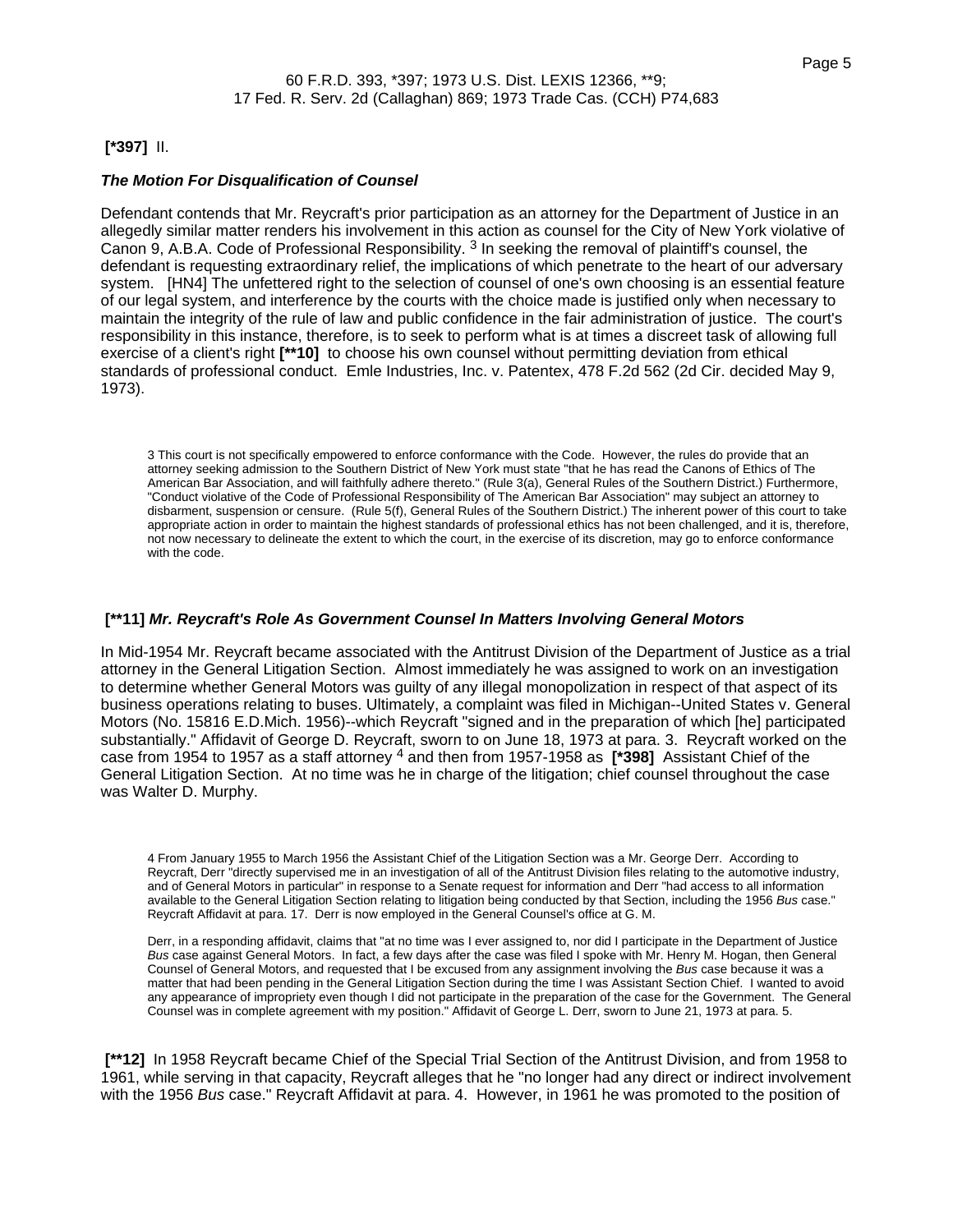Chief of Section Operations, the third highest position in the Division, and in that capacity "had technical responsibility for all matters within the Washington office of the Antitrust Division, including the 1956 Bus case." Id. Reycraft claims to have "no recollection of any active participation on [his] part in the 1956 Bus case from 1958 through the time [he] departed from the Antitrust Division in December of 1962." Id.

In 1959 the Department of Justice initiated a grand jury investigation of General Motors' Electromotive Division (locomotives) which ultimately led to the return of an indictment against General Motors in April 1961. Reycraft, as Chief of the Special Trial Section of the Antitrust Division, was actively in charge of that investigation.

The defendant contends that in addition to investigating locomotives (which investigation **[\*\*13]** is admittedly irrelevant to this action), the jury sought and received evidence pertinent to the then pending Bus action and the present controversy. Defendant points to a subpoena duces tecum issued on September 11, 1959 and initiated by Reycraft which calls for, among other things, the production of documents pertaining to all aspects of the manufacture, sale, distribution and pricing of diesel engines <sup>5</sup> and information relevant to certain financing arrangements initiated by General Motors to foster the sale of diesel engines. Both diesel engines and the antitrust consequences of General Motors' financing arrangements have been made subjects of litigation in this action. <sup>6</sup>

5 The subpoena repeatedly refers to "motor vehicles, diesel locomotives, or diesel engines." A motor vehicle is defined as including "automobiles and highway trucks" and their parts and accessories, thus excluding buses. Diesel locomotives "includes parts and accessories therefor, and maintenance, service repair or rebuilding of diesel locomotives, parts and accessories . . . . Finally, diesel engine is defined only as including all parts and accessories. One gets the impression that the diesel engines for which information is sought were the engines used in diesel locomotives only (as opposed to diesel engines used for buses) but such limitation is not made explicit.

### **[\*\*14]**

6 Plaintiff alleges in its complaint:

para. 22. Pursuant to and in effectuation of the aforesaid attempt to monopolize . . . ., the defendant directly and through its subsidiaries has done, among other things, the following:

\* \* \* \*

(h) Offered to finance and financed the sale of buses on terms which General Motors' competitors with more limited resources have been unable to meet.

(j) Refused to sell to other bus manufacturing companies, . . . ., various parts, including automatic transmissions and diesel engines, for use in the manufacture of buses.

In 1961 Mr. Aloysius Power, General Counsel of General Motors, listed in a letter to Reycraft all of the people who had searched General Motors' records in order to comply with the grand jury subpoenas issued in the Electromotive Division investigation. Affidavit of Mr. Bruce Bromley, sworn to on July 2, 1973, Exhibit 2. According to that letter eleven General Motors employees searched the files of the G.M.C. Truck & Coach Division which manufactures buses. 7

7 It is unclear whether the G.M.C. Truck & Coach Division manufactures only buses but its name would indicate involvement in the truck manufacturing business as well. Trucks are specifically included as a subject matter of the subpoena under the definition of "motor vehicle", see Note 5, supra, and, therefore, a search of this Division's records may have occurred in order to collect information pertaining to trucks and not buses.

**[\*\*15] [\*399]** In response to General Motors' assertions pertaining to the scope of the grand jury investigation the City has produced the affidavit of Mr. Sanford Litvach, an attorney who was associated with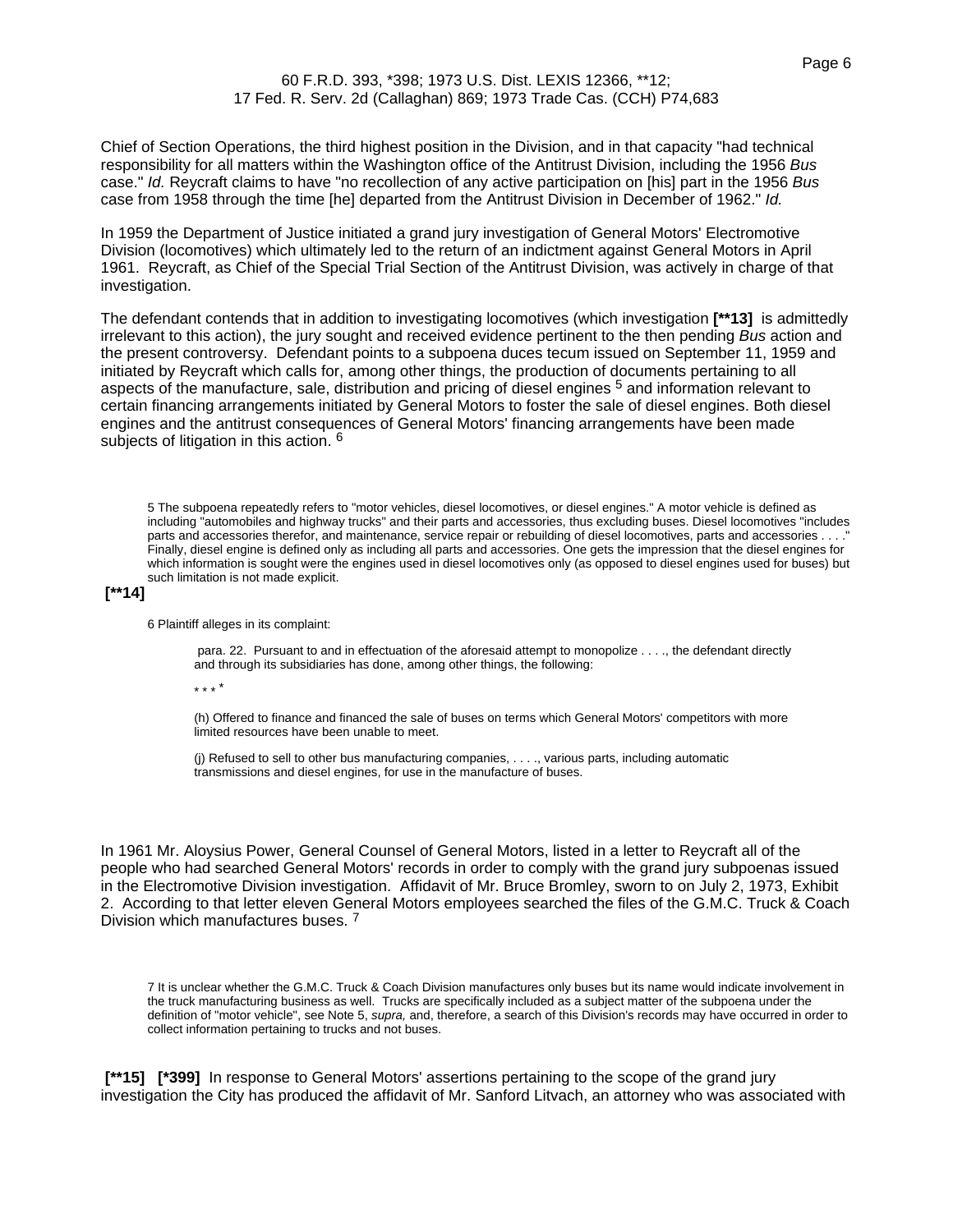the Special Trial Section of the Antitrust Division from mid-1959 to mid-1961. Litvack, who claims to have been actively involved in the grand jury investigation, states that "the grand jury never sought and never received any information which related in any way to the government's pending civil action against General Motors with respect to alleged practices in the manufacture and sale of buses." Affidavit of Mr. Sanford M. Litvack, sworn to on June 27, 1973 at para. 3. This statement, however, does not completely answer the defendant's more limited assertions that information was sought and received relevant to diesel engines and financing arrangements both of which are subjects of this action.

Reycraft has asserted that General Motors failed to move for a protective order against disclosure to the grand jury concerning matters involved in the 1956 Bus case:

It was perfectly obvious then, as well as now, that if Mr. Bromley believed that the grand jury inquired **[\*\*16]** into matters which were involved in pending civil litigation, General Motors would have promptly brought the matter to the attention of the court in which the civil case was pending and would have been entitled to relief against any such abuse of the grand jury process.

It appears, however, that General Motors did in fact what Mr. Reycraft indicates Mr. Bromley was entitled to do to prevent abuse of the grand jury process. Mr. Walter Murphy, Chief Counsel for the government in the 1956 Bus case, has submitted an affidavit pertaining to certain attempts by the government to obtain information revealed to the grand jury (this incident discussed *infra.*). Mr. Murphy states: "Judge Cashin [of the Southern District of New York] had previously entered a protective order with respect to all the financial data produced by General Motors pursuant to the grand jury subpoena." Affidavit of Mr. Walter D. Murphy, sworn to on June 26, 1973 ("Murphy Affidavit") at para. 6.

Finally, in respect of the grand jury investigation, Mr. Bromley, in his affidavit in support of defendant's motion and later at oral argument, has attempted to establish a connection between Reycraft and the **[\*\*17]** 1956 Bus action as late as 1962 by pointing to an "affidavit of Mr. Reycraft, sworn to on May 15, 1961, [which] was attached to the application to this court for permission to release General Motors' financial and accounting manuals from the secrecy of grand jury proceedings for use in the 1956 Bus action." Affidavit of Bruce Bromley, sworn to on May 31, 1973 at para. 17.

In fact, however, the 1961 Reycraft affidavit was submitted in support of a motion to release certain documents obtained by the grand jury for use in the Northern District of Ohio in connection with another case against General Motors but pertaining to the acquisition of Euclid Machinery Co. (earthmoving equipment).

Judge Palmieri apparently did not permit the documents' release but did make Reycraft's affidavit, which generally described the nature of the financial records kept by General Motors, available to the government attorneys in the Ohio action. As Reycraft points out, the mere fact that Department of Justice attorneys needed and sought court permission to discover the contents of another Department of Justice attorney's affidavit is a demonstration of the **[\*400]** extent to which information **[\*\*18]** within the Department was restricted to attorneys assigned to each particular case.

Mr. Murphy, the chief counsel of the 1956 Bus action, reveals by affidavit that application was made in the Southern District "for an order permitting the attorneys conducting [the grand jury] investigation to make available to members of the Antitrust Division's General Motors bus staff certain financial and accounting manuals of General Motors obtained in the grand jury investigation." Murphy Affidavit at para. 6. The affidavit in support of this motion was made by Mr. Paul Owens, who at the time was in charge of the grand jury investigation. The application was denied. <sup>8</sup> It is established, then, that two different sets of Justice Department attorneys sought court orders to obtain grand jury documents, and the suggestion is raised that these may not have been available through normal discovery processes.

8 The confusion over these applications may have arisen because Mr. Murphy, in support of his motion decided by Judge Cashin to release grand jury information to the attorneys in the Bus case, cited as precedent (and may have even included as an exhibit) the earlier release of the Reycraft affidavit to the attorneys in the Ohio action.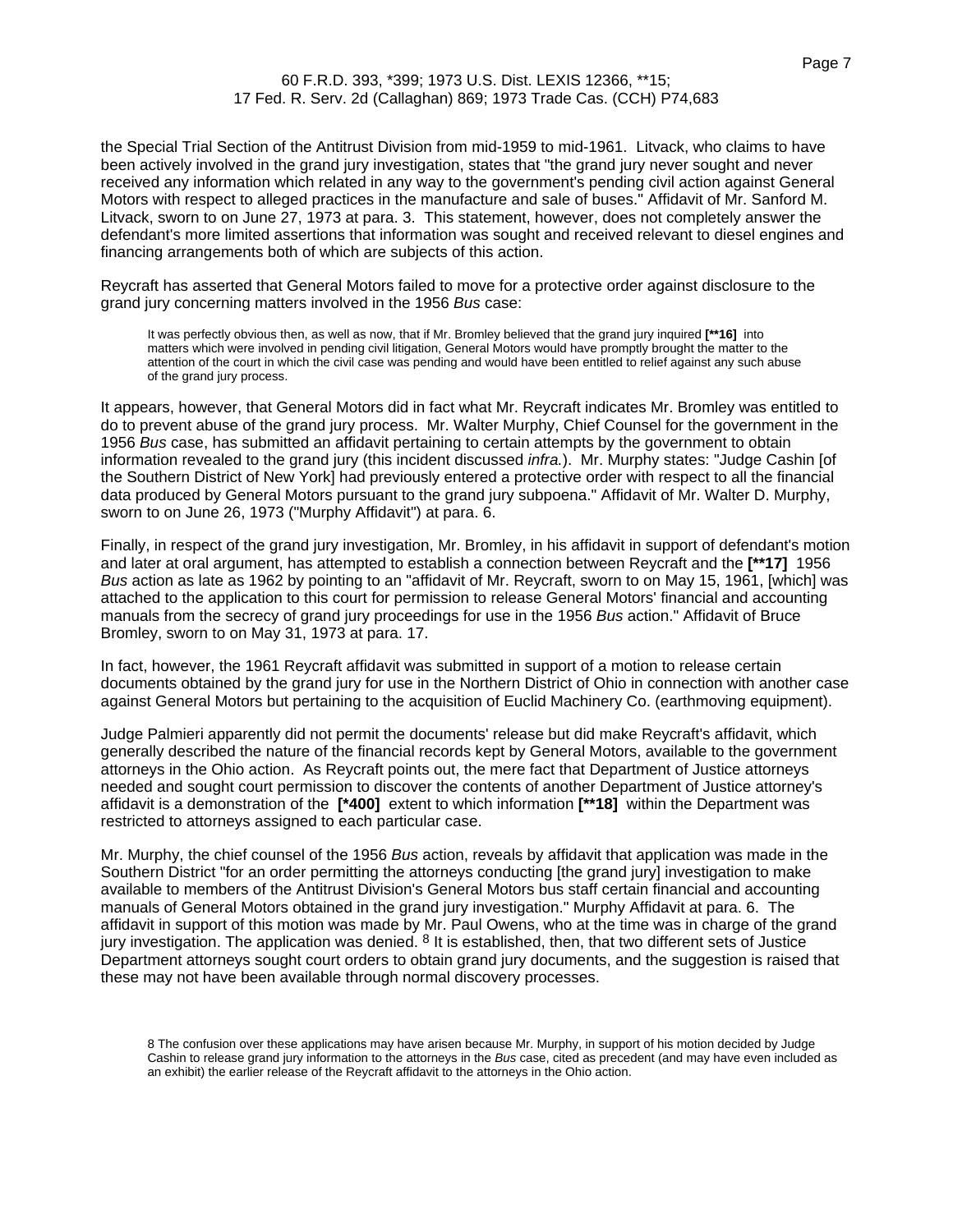#### **[\*\*19] Applicability of Canon 9**

[HN5] Canon 9 of the Code of Professional Responsibility, and the relevant "Ethical Consideration" and "Disciplinary Rule" 9 upon which the defendant bases its motion for disqualification provide:

"Canon 9

A Lawyer Should Avoid Even the Appearance of Professional Impropriety

Ethical Considerations

\* \* \* \*

"EC 9-3 After a lawyer leaves judicial office or other public employment, he should not accept employment in connection with any matter in which he had substantial responsibility prior to his leaving, since to accept employment would give the appearance of impropriety even if none exists.

\* \* \* \*

Disciplinary Rules

"DR 9-101 Avoiding Even the Appearance of Impropriety.

\* \* \* \*

(B) A lawyer shall not accept private employment in a matter in which he had substantial responsibility while he was a public employee.

[HN6] No specific impropriety or prejudice need be shown to prove a violation of these provisions. See, e.g., United States v. Trafficante, 328 F.2d 117, 120 (5th Cir. 1964); Hilo Metals Co. v. Learner Co., 258 F. Supp. 23, 26 (D.Hawaii 1966). The "Ethical Considerations" give substance to the Canon by **[\*401] [\*\*20]** describing some of those practices which do in fact appear improper. In regard to the fact situation in this case [HN7] E.C. 9-3 states that "to accept employment [in connection with any matter in which the lawyer had substantial responsibility prior to leaving public office] would give the appearance of impropriety even if none exists."

9 The Preliminary Statement of the Code provides:

"The Canons are statements of axiomatic norms, expressing in general terms the standards of professional conduct expected of lawyers in their relationships with the public, with the legal system, and with the legal profession. They embody the general concepts from which the Ethical Considerations and the Disciplinary Rules are derived.

"The Ethical Considerations are aspirational in character and represent the objectives toward which every member of the profession should strive. They constitute a body of principles upon which the lawyer can rely for guidance in many specific situations.

"The Disciplinary Rules, unlike the Ethical Considerations, are mandatory in character. The Disciplinary Rules state the minimum level of conduct below which no lawyer can fall without being subject to disciplinary action. . . . . An enforcing agency, in applying the Disciplinary Rules, may find interpretive guidance in the basic principles embodied in the Canons and in the objectives reflected in the Ethical Considerations."

**[\*\*21]** The Canon, however, is clearly addressed to "private employment" and has, in my judgment, no relevance to the instant situation. Mr. Reycraft's role as counsel for the City of New York cannot be regarded as "private employment". <sup>10</sup> He has not changed sides. First, as counsel for the federal government, and now as counsel for the City of New York, he was and is pressing the claims of entities against General Motors. The mere fact of Reycraft's representation of both the United States and the City of New York in litigation against General Motors does not in and of itself give the appearance of impropriety.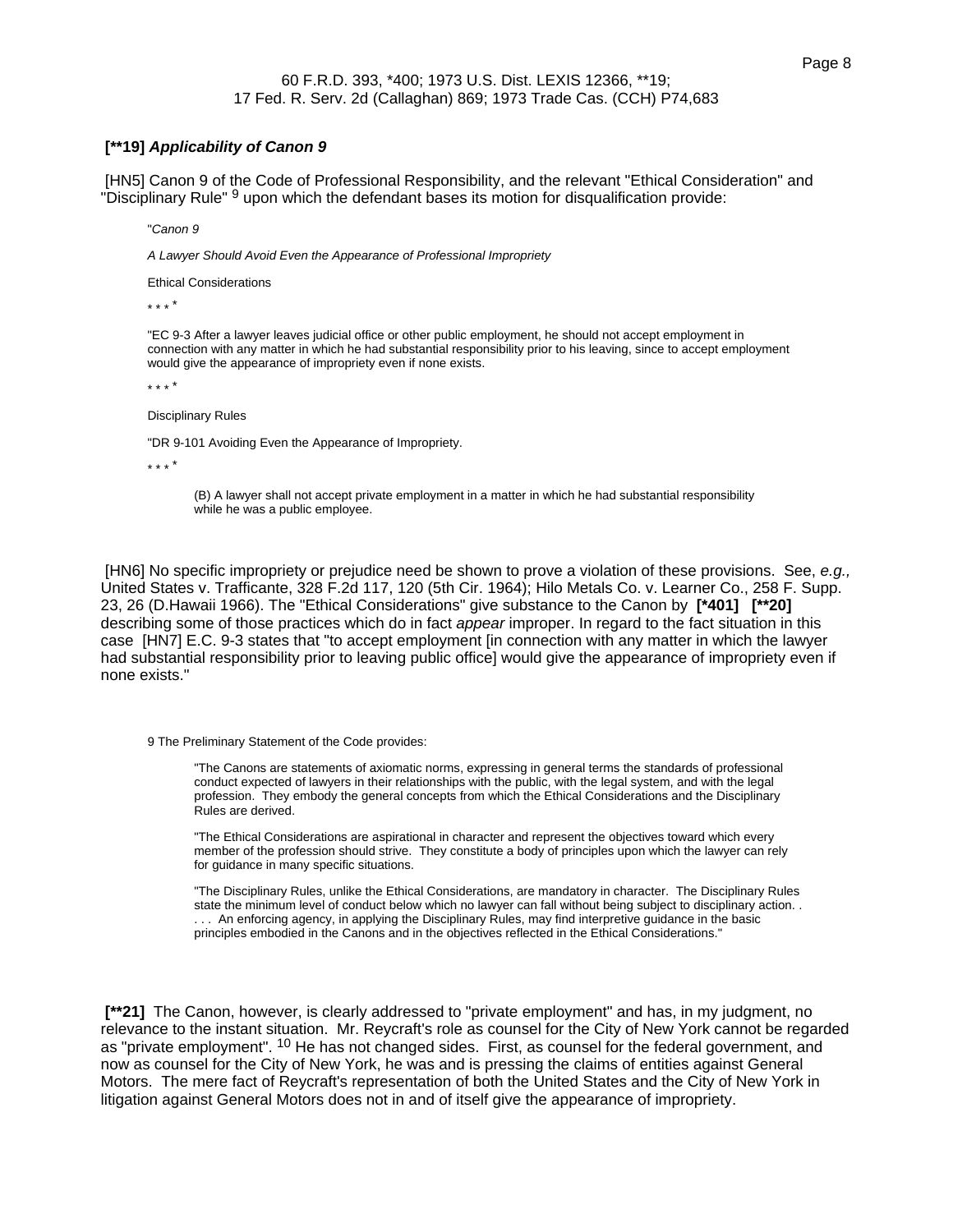10 There is a fee arrangement between the City and Mr. Reycraft by which, if the City should prevail, he stands to gain very substantial remuneration. However, the fact or size of his fee for services seems totally irrelevant to the basic issue raised here.

Here that conclusion is strongly undergirded in that there is nothing antithetical in the postures of the two governments in the actions in question, **[\*\*22]** and the legal theories which Mr. Reycraft asserted as attorney for the United States and asserts here as counsel for the City of New York are consonant one with the other. Therefore, since the basic thrust of Canon 9 is to bar former government employees from subsequently accepting employment in the same cause on behalf of private parties, and since Mr. Reycraft's employment as counsel for the City of New York is in no way antagonistic to the position taken in the prior litigation or adverse to any interest of the United States, no showing of the appearance of impropriety has been made. <sup>11</sup>

11 Mr. Reycraft fully advised the Department of Justice of his participation in this action and the facts of his prior association with the Department prior to agreeing to act as counsel in this case. Reycraft affidavit, Exhibit B, Letter to Mr. Thomas E. Kauper, Assistant Attorney General, Antitrust Division, Department of Justice, from Mr. George D. Reycraft, dated August 4, 1972. In response, Mr. Leon Ulman referred to two federal conflict of interest laws: 18 U.S.C. § 207(a) which prohibits a former United States employee from ever acting as attorney for anyone other than the United States in a matter in which the United States is a party and in which he participated "personally and substantially" while in the government employ; and 18 U.S.C. § 207(b) which bars, for one year, a former United States employee from acting as attorney in connection with any matter which was within his "official responsibilities" during the year preceding the termination of his government service.

The Ulman letter concludes by noting that § 207(b) clearly has no application and as to § 207(a) "the United States will not be a party to or have a direct and substantial interest in the private antitrust suit by the City of New York against General Motors. Therefore, section 207(a) has no application." Reycraft affidavit, Exhibit C, Letter to Mr. George D. Reycraft, from Leon Ulman, Deputy Assistant Attorney General, Office of Legal Counsel, Department of Justice, dated October 12, 1972.

**[\*\*23]** Although the inapplicability of Canon 9 is established by the fact that Mr. Reycraft's employment in this matter is not private, denial of defendant's motion can be predicated upon the additional ground that the litigation now before this court is not the same "matter" with which Mr. Reycraft was involved during his employment with the Justice Department.

The 1956 action was a civil suit against General Motors alleging that it had monopolized the manufacture and sale of buses in violation of Section 2 of the Sherman Act. That claim constitutes one aspect of the case now pending. 12

12 The complaint in this case also alleges that the defendant violated Section 7 of the Clayton Act. This claim was not made by the government in the 1956 case and it is thus clearly a new "matter".

**[\*402]** The complaint alleges that General Motors not only has monopoly power but has exercised that power within the last few years. <sup>13</sup> The relevant statute of limitations, 15 U.S.C. § 15b, provides that "any action [for **[\*\*24]** violation of the antitrust laws] shall be forever barred unless commenced within four years after the cause of action accrued . . . ." Therefore, while it is not necessary to decide now the extent to which plaintiff will be permitted to delve into matters of the more distant past, either by discovery or at trial, it is clear that only recent violations of the law will be sufficient to sustain its cause of action. Plaintiff, understanding this burden, asserts:

"The evidence will show that notwithstanding the Consent Decree [terminating the 1956 action], General Motors continues to hold monopoly power in the transit bus industry. It is expected that the major part of the City's case will consist of proof of events and practices occurring during the past ten years." Reycraft Affidavit at at para. 14.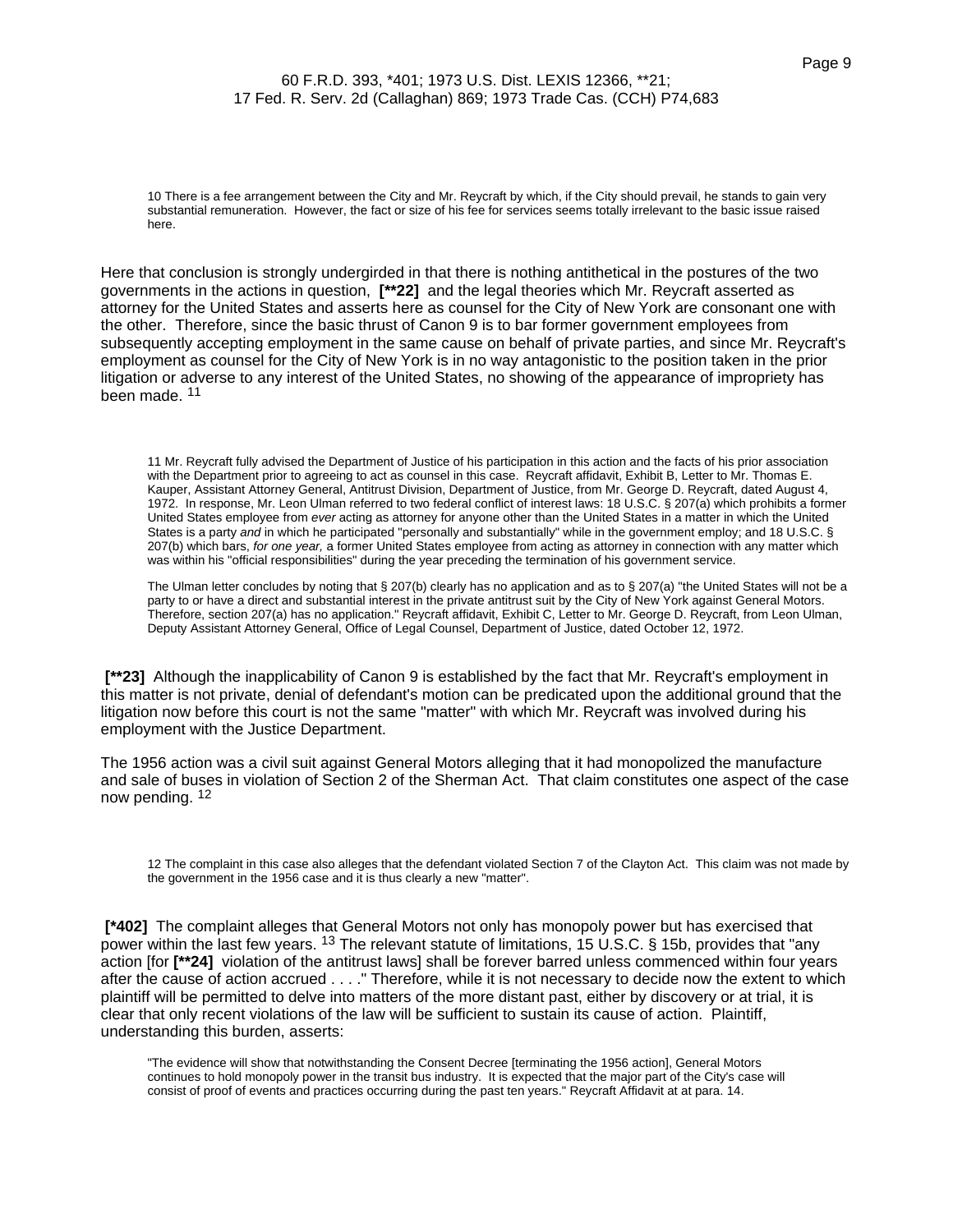13 Indeed, General Motors fully recognizes this fact as evidenced by its objection to certain allegedly overbroad discovery requests of plaintiff. "Briefly stated under its monopolization charge, the plaintiff must show not only the power to exclude competition and the power to control prices but it must also show the exercise of that power in its impact on plaintiff within the period of the statute of limitations."

**[\*\*25]** In Control Data Corp. v. International Business Machines Corp., 318 F. Supp. 145 (D.Minn.1970), the plaintiff's attorney had previously worked on a suit against IBM while he was with the Department of Justice. That earlier suit ended in a consent judgment entered in 1956. The court gave five reasons for denying the motion to disqualify the plaintiff's attorney: (1) the attorney's service with the Department had ended 15 years ago; (2) the subject of the earlier suit was tabulating machines while the later suit involved computers; (3) the computer industry had changed so extensively that any information still retained by the attorney could not be of any value; (4) any information he had would be irrelevant and immaterial; and (5) the present illegal acts were not "investigated or passed upon" <sup>14</sup> in the earlier action.

14 At that time the ABA Canons of Professional Ethics provided in Canon 36:

"A lawyer, having once held public office or having been in the public employ, should not after his retirement accept employment in connection with any matter which he has investigated or passed upon while in such office or employ."

**[\*\*26]** All of the factors which led the Control Data court to deny the motion to disqualify, save, perhaps, the drastic change in the industry, are present and compel the same conclusion here.

In determining whether this case involves the same matter as the 1956 Bus case, the most important consideration is not whether the two actions rely for their foundation upon the same section of the law, but whether the facts necessary to support the two claims are sufficiently similar. I conclude that they are not.

As to the grand jury investigation, there is some conflict, but it is clear that the grand jury's concern was with locomotives and not with buses or bus parts. While there may have been some overlapping in information obtained through discovery in the Bus case and that secured by the grand jury, the thrust and purpose of that investigation are remote from this action. Therefore, even if Canon 9 were considered applicable, it would not bar Reycraft's representing plaintiff in this cause on the basis of the appearance of impropriety.

That, however, does not end the matter. In determining the propriety or impropriety of Mr. Reycraft's engagement by the City of New York it **[\*\*27]** is, in my judgment, appropriate for the court to determine not only the applicability **[\*403]** of Canon 9, but also whether he obtained, in his capacity as United States counsel in the 1956 Bus action and in the grand jury investigation, information as to defendant's operations which is arguably privileged and would not have been available to counsel for any party other than the United States. It is not enough for defendant to show that he may have gained some expertise and skill in respect of the handling of the current litigation. What must be shown is that he gained in skill or knowledge that which would not have been possible for counsel for New York to obtain on their own. A case for that conclusion has not been made.

Certainly, he learned nothing in the 1956 Bus action that counsel for the City could not have obtained. Barring, of course, restrictions in respect of time limitations or permissible discovery which the statute of limitations may mandate in this action, there is no indication that Reycraft, as Department of Justice attorney, could go further into General Motors' affairs than he will be able to do as counsel in this action.

Furthermore, as far as **[\*\*28]** I can ascertain, he was not able, as attorney in charge of the grand jury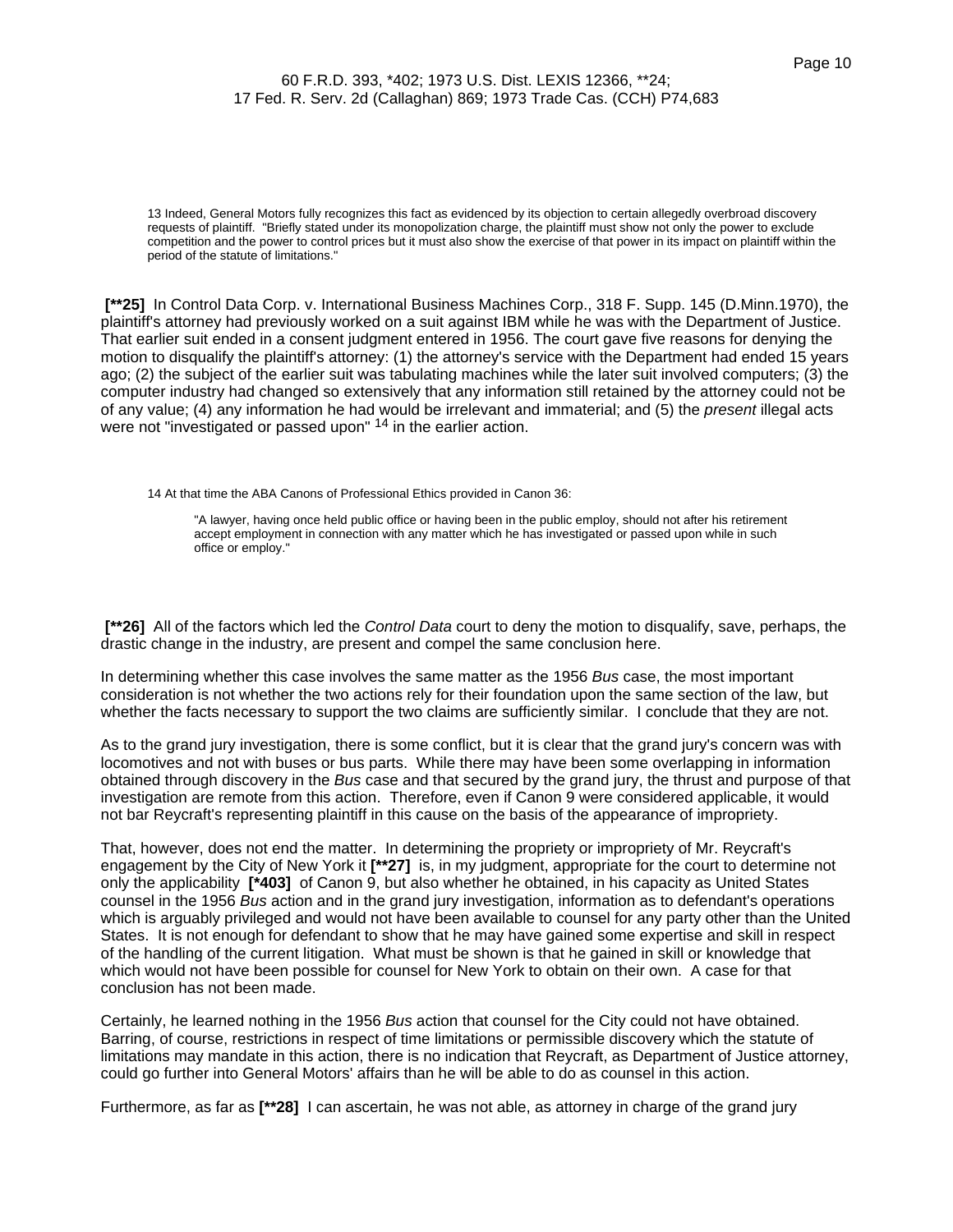investigation, to exceed the limits of permissible discovery in this action. While there is some confusion as to what was involved in the grand jury investigation, defendant has not made a showing that any privileged information was gained by Reycraft in the course of that investigation. There has thus been no showing of prejudice or disadvantage to defendant in respect of the present litigation by virtue of the fact that Reycraft represented the United States in proceedings against General Motors some 10-11 years ago.

### ORDER (August 15, 1973)

The City of New York is granted leave to proceed on behalf of all non-federal governmental units and instrumentalities in the United States which have purchased or have contributed to the purchase of city buses and bus parts during the period covered by the complaint. The parties are directed to submit proposed notices to the class within thirty days of the date of this order. The motion to disqualify Mr. Reycraft is denied.

So ordered.

APPENDIX

|                         | <b>Preliminary List of Class Members</b> |
|-------------------------|------------------------------------------|
| Abilene, Texas          | Abilene Transit System                   |
|                         |                                          |
| Akron, Ohio             | Akron Metropolitan Regional              |
|                         | <b>Transit Authority</b>                 |
|                         |                                          |
| Albany, New York        | <b>Capitol District Transportation</b>   |
|                         | Authority                                |
|                         |                                          |
| Albuquerque, New Mexico | Albuquerque Transit System               |
|                         |                                          |
| Alexandria, Louisiana   | <b>Municipal Bus Lines</b>               |
|                         |                                          |
| Allentown, Pennsylvania | Lehigh & Northampton Transit             |
|                         | Authority                                |
| Altoona, Pennsylvania   | Transportation & Morot Buses For         |
|                         | <b>Public Use Authority</b>              |
|                         |                                          |
| Amarillo, Texas         | Amarillo Transit System                  |
|                         |                                          |
| Amsterdam, New York     | City of Amsterdam Transporta-            |
|                         | tion Dept.                               |
|                         |                                          |
| Anchorage, Alaska       | Anchorage Transit System                 |
|                         |                                          |
| Ann Arbor, Michigan     | Ann Arbor Transportation Au-             |
|                         | thority                                  |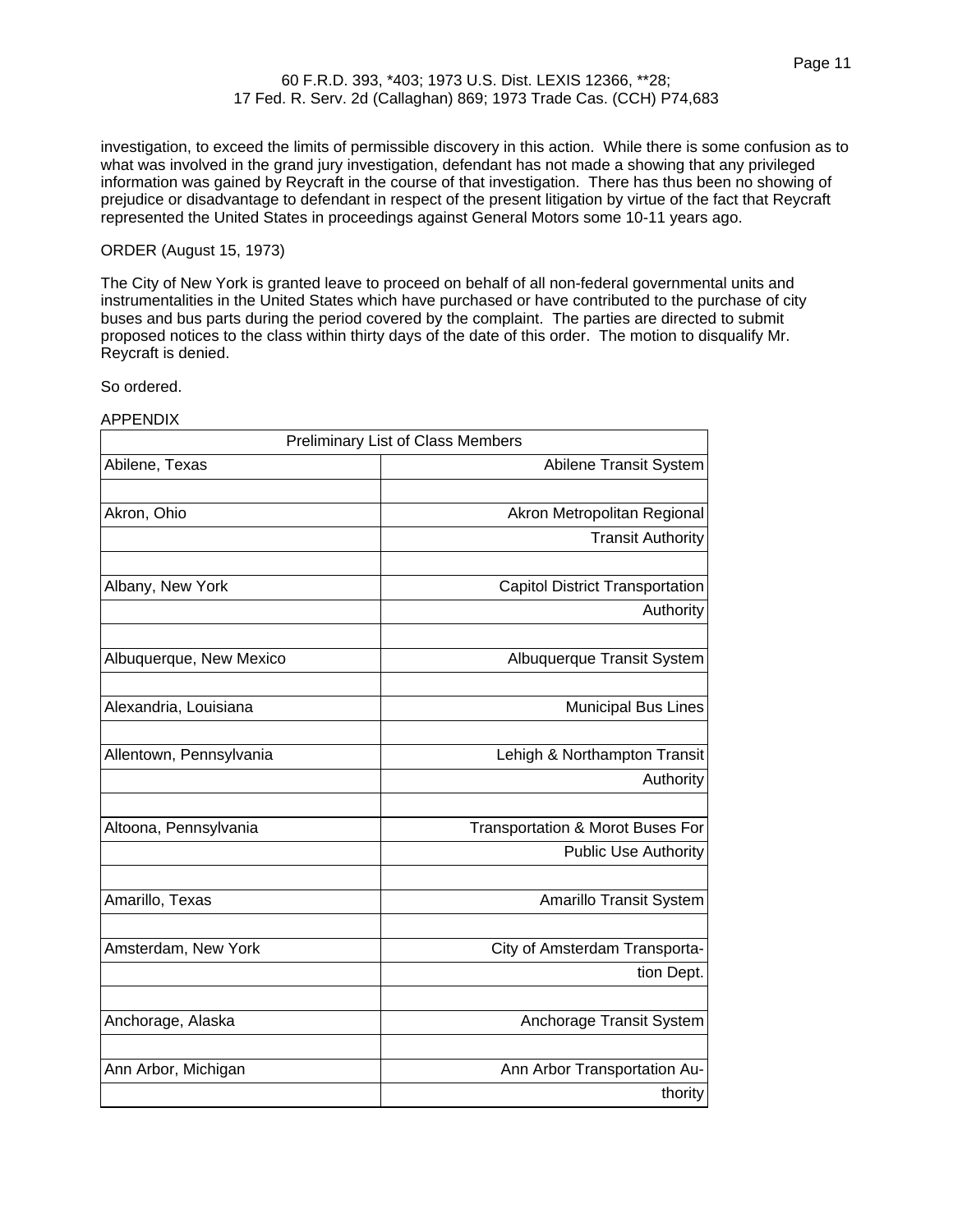| Asheville, North Carolina | <b>Asheville Transit Authority</b>   |
|---------------------------|--------------------------------------|
| Ashland, Wisconsin        | <b>Ashland Bus Line</b>              |
|                           |                                      |
| Ashtabula, Ohio           | City of Ashtabula, Division of       |
|                           | Transportation                       |
| Atlanta, Georgia          | Metropolitan Atlanta Regional        |
|                           | <b>Transit Authority</b>             |
| Aurora, Illinois          | <b>Aurora Transit Authority</b>      |
| Bakersfield, California   | <b>Bakersfield Transit Authority</b> |
| Baltimore, Maryland       | Metropolitan Transit Authority of    |
|                           | Maryland                             |
| Baton rouge, Louisiana    | <b>Capitol Transit Company</b>       |
| Battle Creek, Michigan    | <b>Battle Creek Coach Company</b>    |
| Bellingham, Washington    | Bellingham Transit System            |
| Binghamton, New York      | <b>Broome County Transit Sytem</b>   |
| Boston, Massachusetts     | Massachusetts Bay Transporta-        |
|                           | tion Authority                       |
| Butte, Montana            | Butte Bus Lines, Inc.                |
| Canton, Ohio              | Canton-North Canton Regional         |
|                           | Transportation                       |
| Cedar Rapids, Iowa        | <b>Regional Transit Authority</b>    |
| Champaign, Illinois       | Champaign-Urbana Mass Transit        |
|                           | <b>District</b>                      |
| Charleston, West Virginia | Kanawha Valley Regional Transit      |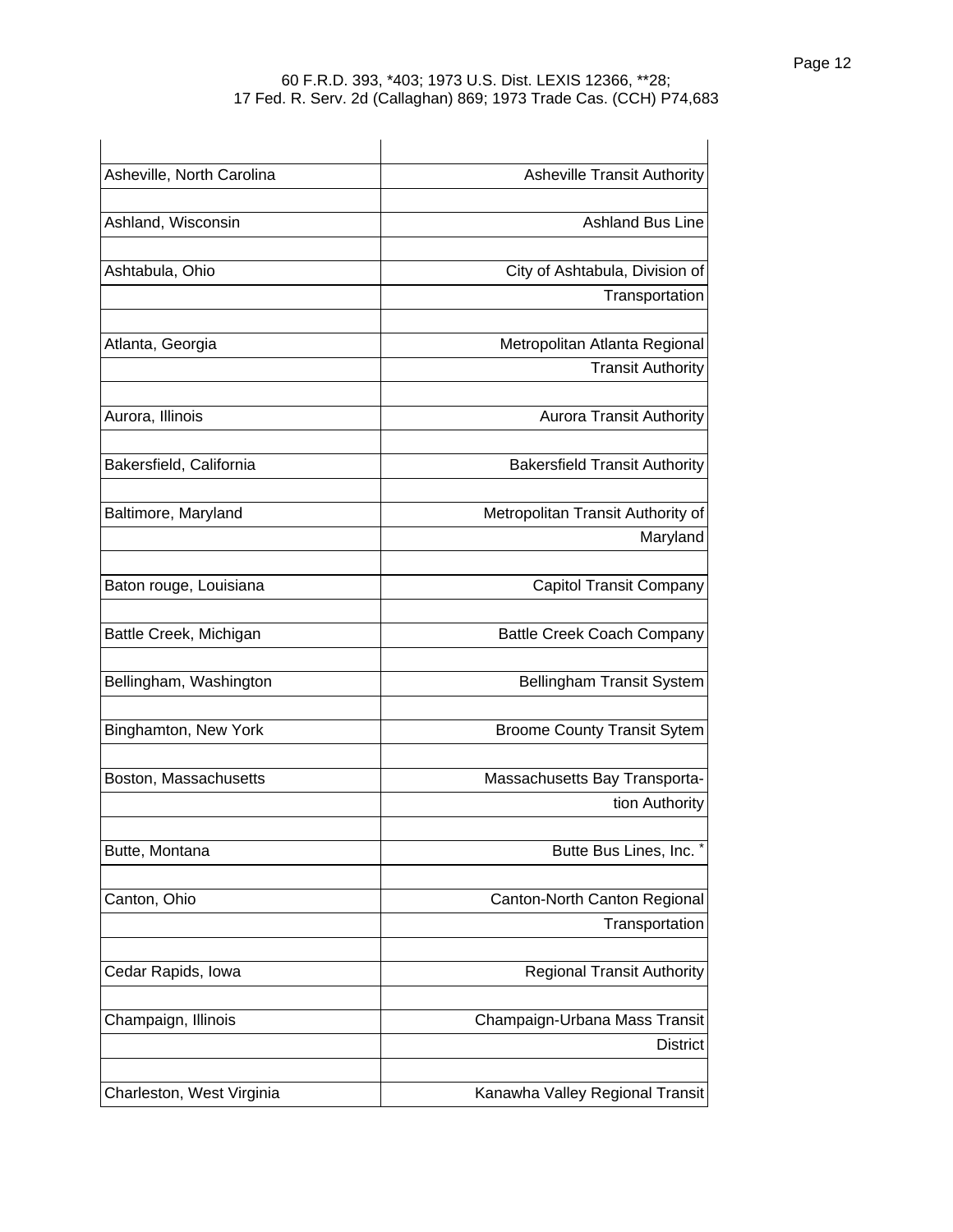|                         | Authority                              |
|-------------------------|----------------------------------------|
|                         | Chattanooga Area Regional Tras-        |
| Chattanooga, Tennessee  | portation Authority                    |
|                         |                                        |
| Chicago, Illinois       | <b>Chicago Transit Authority</b>       |
| Clearwater, Florida     | Central Pinellas Transit Author-       |
|                         | ity                                    |
|                         |                                        |
| Cleveland, Ohio         | Cleveland Transit System City of       |
|                         | Shaker Heights, Dept. of Trans-        |
|                         | portation                              |
| Columbia, Missouri      | Columbia Municipal Bus Lines           |
| Columbus, Georgia       | <b>Columbus Transportation System</b>  |
| Columbus, Indiana       | <b>Columbus Municipal Transit Sys-</b> |
|                         | tem                                    |
| Commerce, California    | City of Commerce                       |
| Coral Gables, Florida   | Coral Gables Municipal Bus Sys-        |
|                         | tem                                    |
| Corpus Christi, Texas   | Corpus Christi Transit System          |
| Culver City, California | <b>Culver City Municipal Bus Lines</b> |
| Dallas, Texas           | <b>Dallas Transit System</b>           |
| Dayton, Ohio            | Miami Valley Regional Transit          |
|                         | Authority                              |
| Daytona Beach, Florida  | Daytona Beach Municipal Bus            |
|                         | Line                                   |
| Denver, Colorado        | <b>Denver Metro Transit</b>            |
|                         |                                        |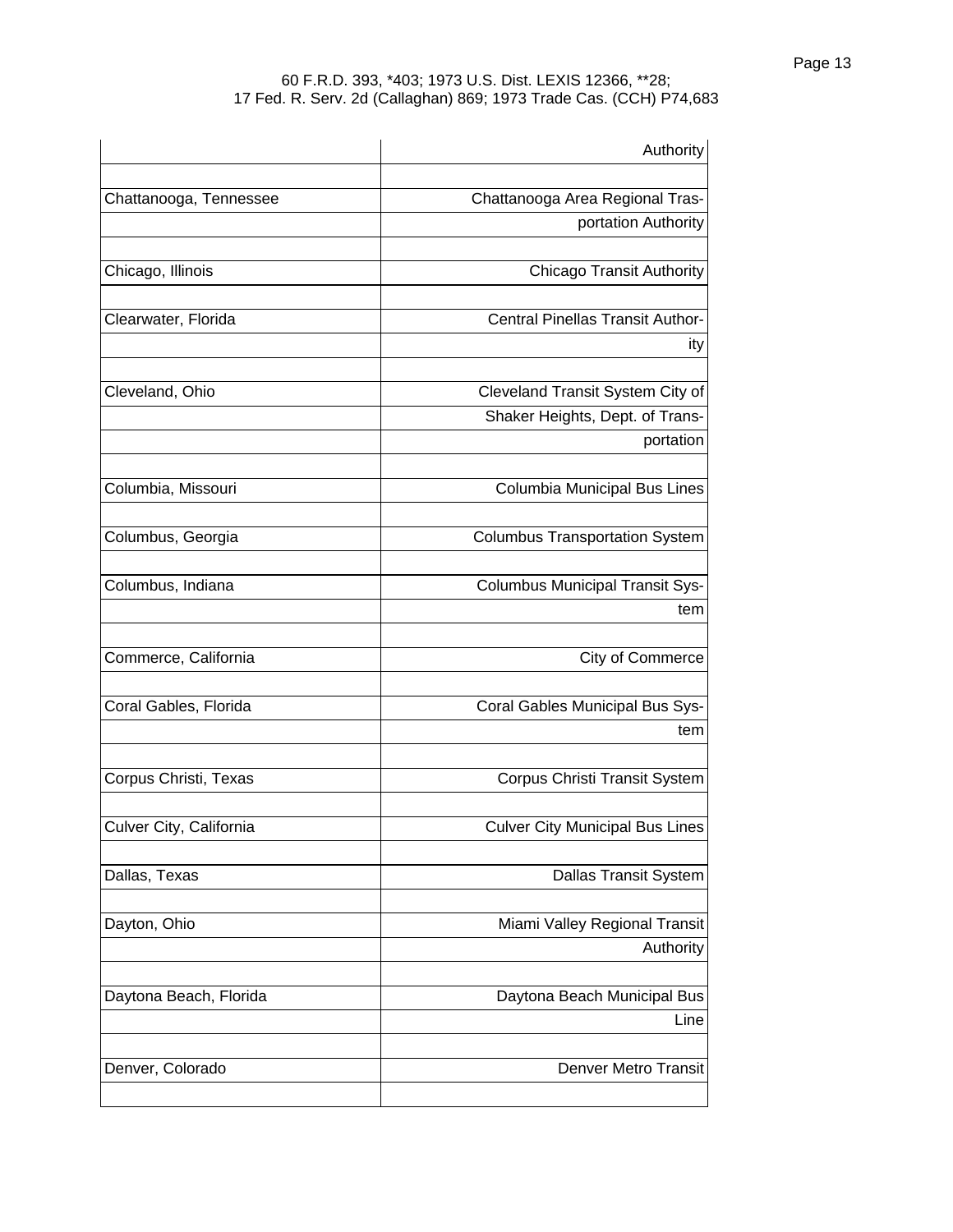| Detroit, Michigan         | Detroit, Department of Street         |
|---------------------------|---------------------------------------|
|                           | Railways                              |
|                           | Southern Michigan Transporta-         |
|                           | tion Authority                        |
| Duluth, Minnesota         | <b>Duluth Transit Authority</b>       |
| Elgin, Illinois           | City of Elgin, Dept. of Transpor-     |
|                           | tation                                |
| Erie, Pennsylvania        | Erie Metropolitan Transit Authr-      |
|                           | ity                                   |
| Euclid, Ohio              | <b>City of Euclid Bus Lines</b>       |
| Eugene, Oregon            | Lane County Mass Transit Dis-         |
|                           | trict                                 |
| Evansville, Indiana       | Evansville Metropolitan Transit       |
|                           | System                                |
| Everett, Washington       | <b>Everett Transit System</b>         |
| Fernandina Beach, Florida | Fernandina Beach Bus Lines            |
| Flint, Michigan           | <b>Mass Transportation Authority</b>  |
| Ft. Lauderdale, Florida   | <b>Broward County Transportation</b>  |
|                           | Authority                             |
| Fort Wayne, Indiana       | Fort Wayne Transit, Inc.              |
| Fort Worth, Texas         | <b>CITRAN-City Transit Service</b>    |
| Fresno, California        | Fresno Municipal Lines                |
| Gardena, California       | Gardena Municipal Bus Lines           |
| Grand Rapids, Mchigan     | <b>Grand Rapids Transit Authority</b> |
|                           |                                       |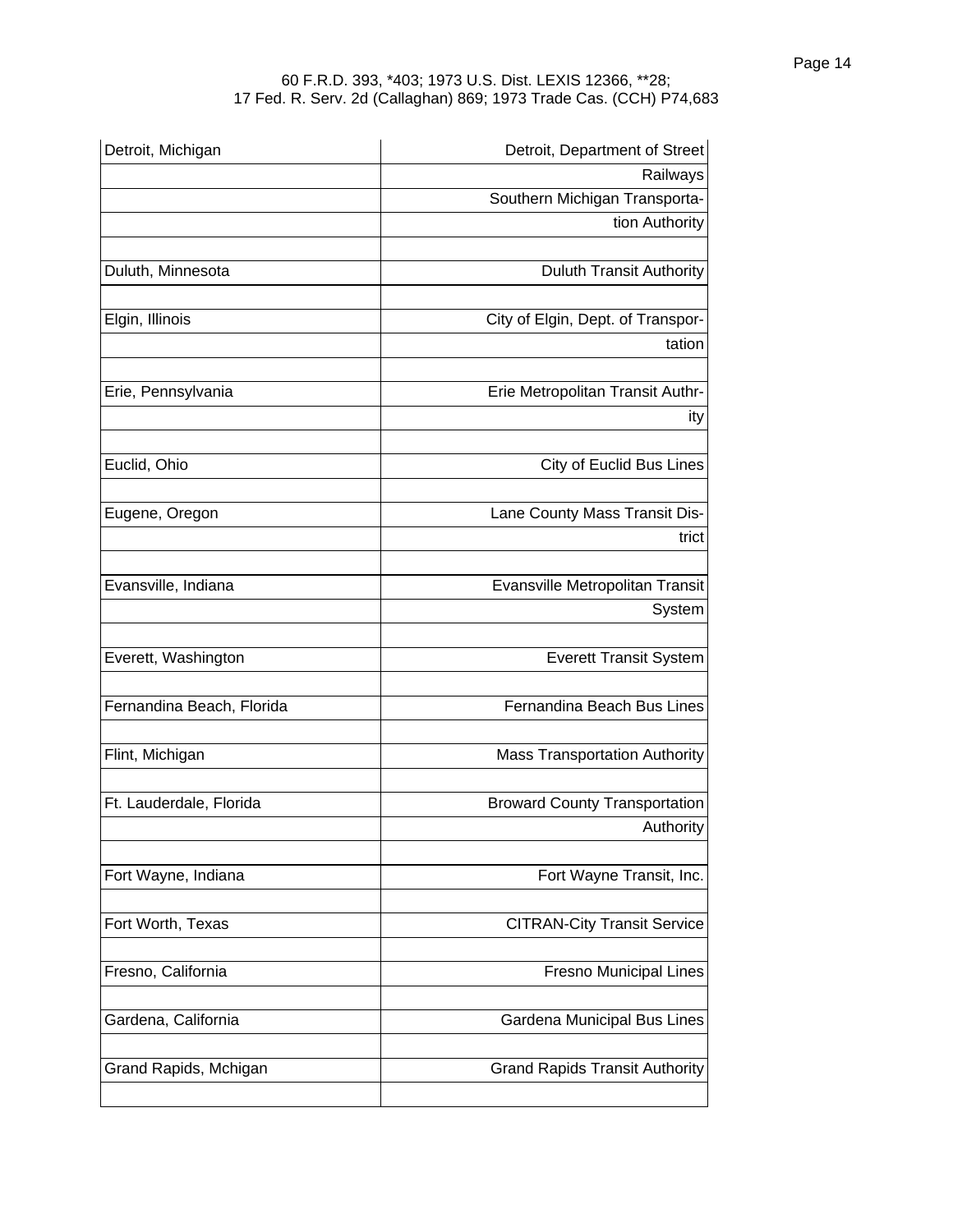| Greeley, Colorado         | <b>Greeley Municipal Bus System</b>           |
|---------------------------|-----------------------------------------------|
| Greenfield, Massachusetts | Greenfield-Montague Transporta-               |
|                           | tioin Area                                    |
| Halthom, Texas            | <b>Halthom City Transit Service</b>           |
| Hato Rey, Puerto Rico     | Metropolitan Bus Authority                    |
| Henderson, Kentucky       | City of Henderson Transit Comm.               |
| Ithaca, New York          | Ithaca Community Transit System               |
| Jackson, Michigan         | Jackson Public Transportation Co.             |
| Jackson, Tennessee        | Jackson Transit Authority                     |
| Jacksonville, Florida     | Jacksonville Transportation Au-<br>thority    |
| Jamestown, New York       | Jamestown Motor Bus Operating<br>Acct.        |
| Janesville, Wisconsin     | City of Janesville Bus Dept.                  |
| Jefferson City, Missouri  | Jefferson City Transit Authority              |
| Joliet, Illinois          | <b>Joliet Mass Transit District</b>           |
| Johnson City, Tennessee   | Johnson City Transit Division                 |
| Kalamazoo, Michigan       | Dept. of Transportation, City of<br>Kalamazoo |
| Kansas City, Missouri     | Kansas City Area Transportation<br>Authority  |
| Kenosha, Wisconsin        | Kenosha Transit-Parking Commis-<br>sion       |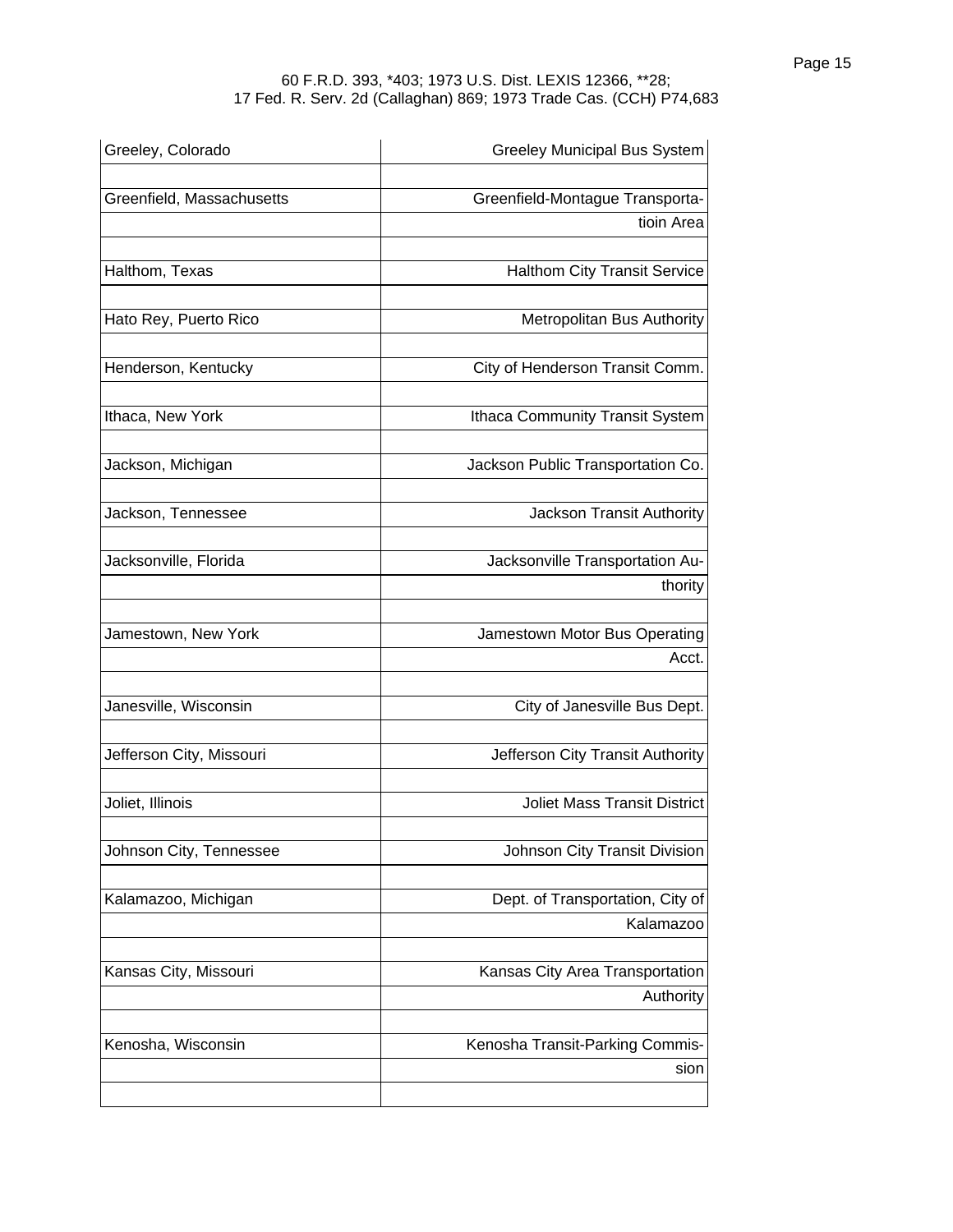| Knoxville, Tennessee    | City of Knoxville                           |
|-------------------------|---------------------------------------------|
| Lafayette, Louisiana    | Lafayette Municipal Transit Sys-            |
|                         | tem                                         |
| Lake Charles, Louisiana | Lake Charles Transit Company                |
| Lexington, Kentucky     | City Bus Lines of Lexington                 |
| Lincoln, Nebraska       | <b>Lincoln Transit System</b>               |
| Little Rock, Arkansas   | Central Arkansas Transit Author-            |
|                         | ity                                         |
| Long Beach, California  | Long Beach Public Transportation<br>Company |
| Long Beach, New York    | City of Long Beach Bus Dept.                |
| Los Angeles, California | Southern California Rapid Trans-            |
|                         | it District                                 |
| Madison, Wisconsin      | <b>Madison Service Corporation</b>          |
| Maple Heights, Ohio     | <b>Maple Heights Transit</b>                |
| Memphis, Tennessee      | <b>Memphis Transit Authority</b>            |
| Merill, Wisconsin       | <b>Merill City Bus Lines</b>                |
| Miami, Florida          | Metropolitan (Dade County)                  |
|                         | <b>Transit Authority</b>                    |
| Michigan City, Indiana  | <b>Municipal Coach Service</b>              |
| Minneapolis, Minnesota  | Twin Cities Area Metropolitan               |
|                         | <b>Transit Commission</b>                   |
| Mobile, Alabama         | City of Mobile, Dept. of Trans-             |
|                         | portation                                   |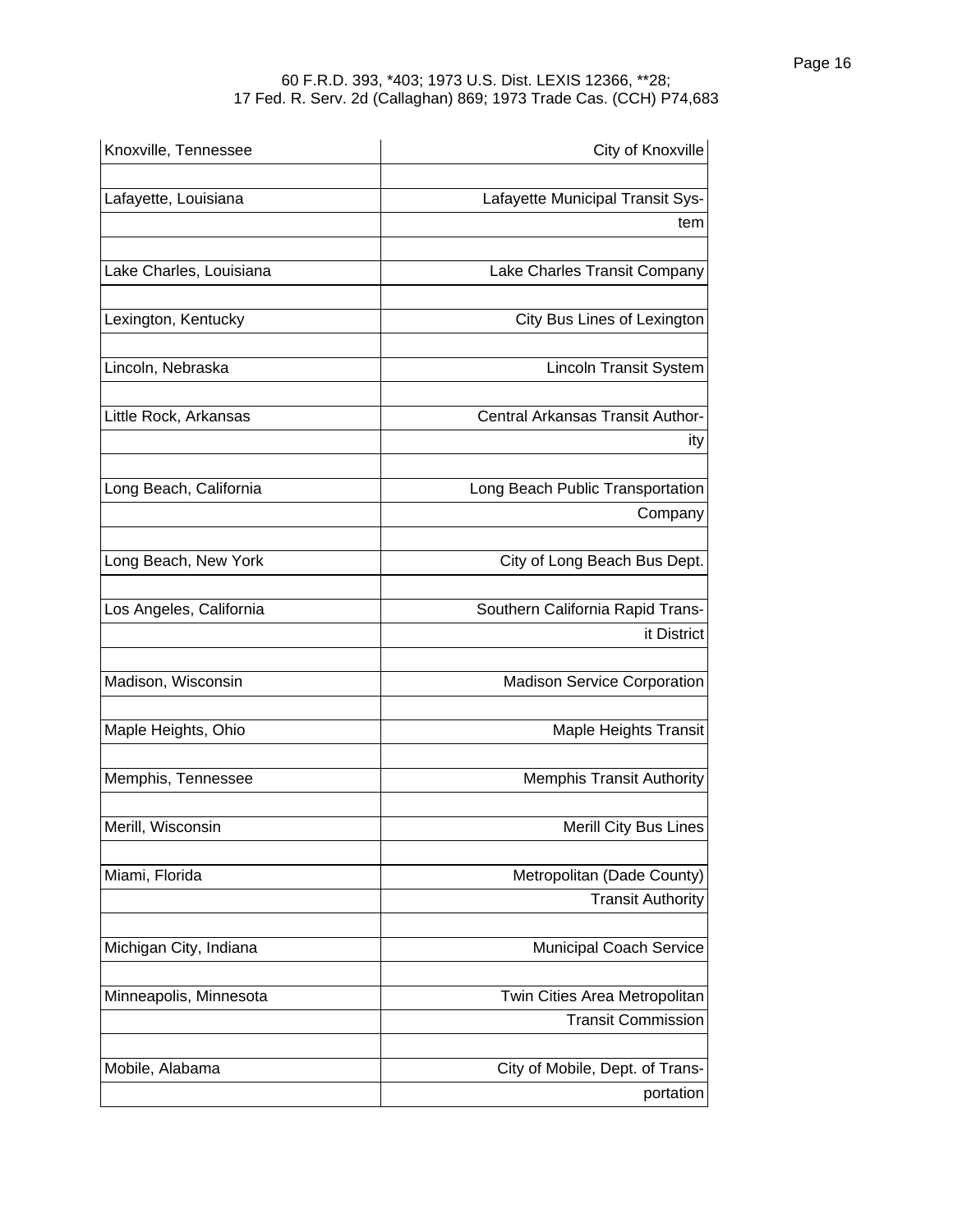| Monroe, Louisiana           | <b>Municipal Bus Department</b>                                   |
|-----------------------------|-------------------------------------------------------------------|
| Montebello, California      | Montebello Municipal Bus Lines                                    |
| Mooresville, North Carolina | <b>Gabriel Bus Company</b>                                        |
| Muskegon, Michigan          | Muskegon Transit Authority                                        |
| New Castle, Pennsylvania    | New Castle Area Transportation<br>Authority                       |
| New York, New York          | New York City Transit Authority<br>Manhattan and Bronx Surface    |
|                             | <b>Transit Operating Authority</b><br>(Affiliate of new York City |
|                             | <b>Transit Authority)</b>                                         |
| Niagara Falls, New York     | Niagara Falls Transit System                                      |
| Norfolk, Virginia           | <b>Elizabeth River Tunnel Commis-</b><br>sion                     |
| North Olmstead, Ohio        | North Olmstead Municipal Bus<br>Line                              |
| Oakland, California         | A C Transit                                                       |
| Oceanside, California       | City of Oceanside Transit System                                  |
| Oklahoma City, Oklahoma     | Central Oklahoma Transportation<br>& Parking Authority            |
| Olympia, Washington         | Olympia-Tumwater Intercity<br><b>Transit Commission</b>           |
| Omaha, Nebraska             | Metro Area Transit                                                |
| Orlando, Florida            | Orange, Seminole & Oceola Trans-<br>it Authority                  |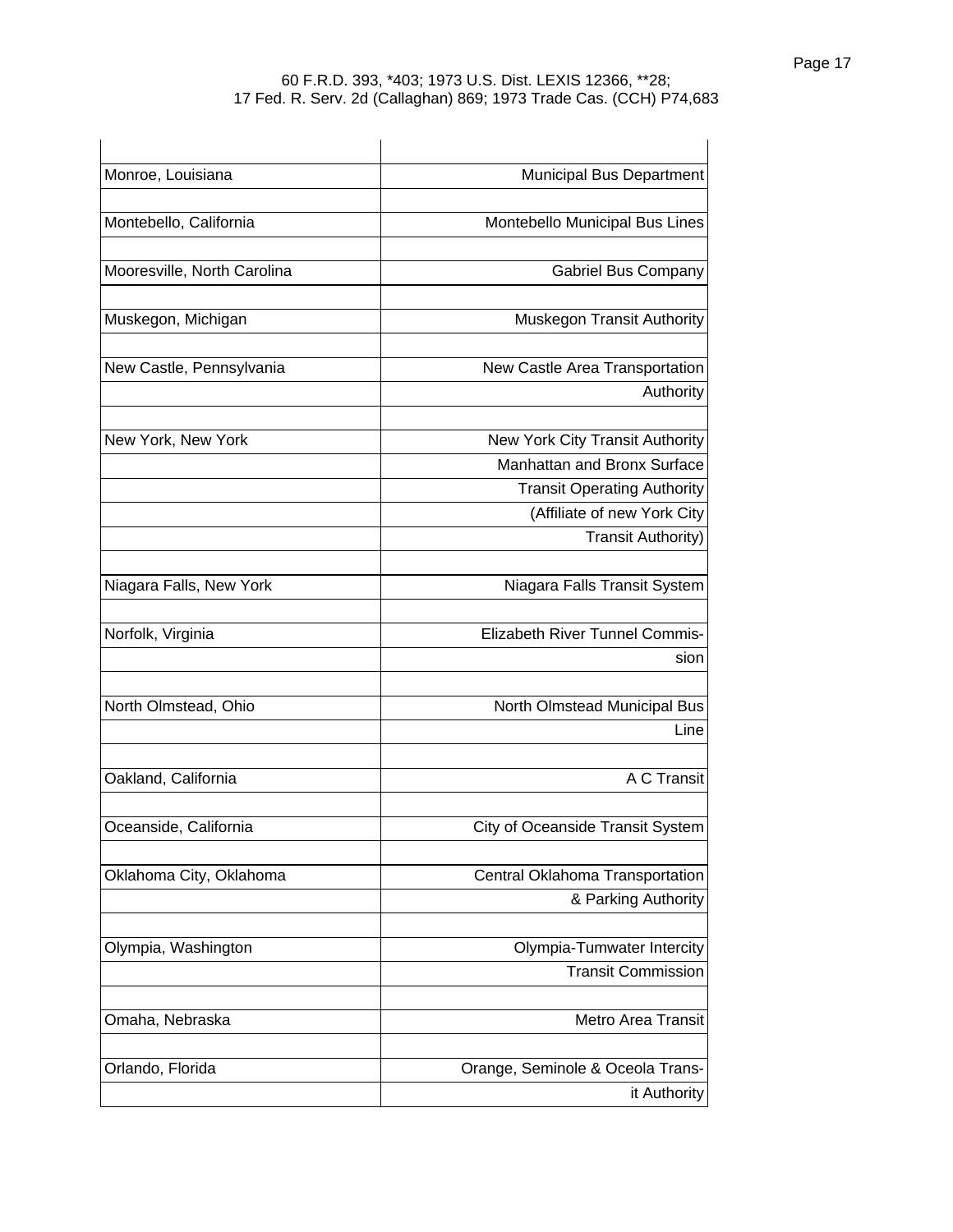| Oxnard, California         | <b>Oxnard Municipal Transit</b>         |
|----------------------------|-----------------------------------------|
| Palo Alto, California      | City of Palo Alto                       |
| Panamah City, Florida      | City of Penamah City                    |
| Pekin, Illinois            | City of Pekin Municipal Bus Sys-        |
|                            | tem                                     |
| Peoria, Illinois           | <b>Greater Peoria Mass Transit Dis-</b> |
|                            | trict                                   |
| Philadelphia, Pennsylvania | Southeastern Pennsylvania Trans-        |
|                            | portation Authority                     |
|                            | Port Authority Transportation           |
|                            | Corporation of Pennsylvania &           |
|                            | New Jersey                              |
| Pittsburgh, Pennsylvania   | Port Authority of Allegheny             |
|                            | County                                  |
| Pomona, California         | Pomona Valley Municipal Transit         |
|                            | System                                  |
| Pontiac, Michigan          | Pontiac Municipal Transit Sys-          |
|                            | tem                                     |
| Portland, Oregon           | Tri County Metropolitan Trans-          |
|                            | portation District of Oregon            |
| Providence, Rhode Island   | Rhode Island Public Transit Au-         |
|                            | thority                                 |
| Pueblo, Colorado           | <b>Pueblo Transportation Company</b>    |
| Radford, Virginia          | City of Radford, Department of          |
|                            | Transportation                          |
| Redwood City, California   | City of Redwood City                    |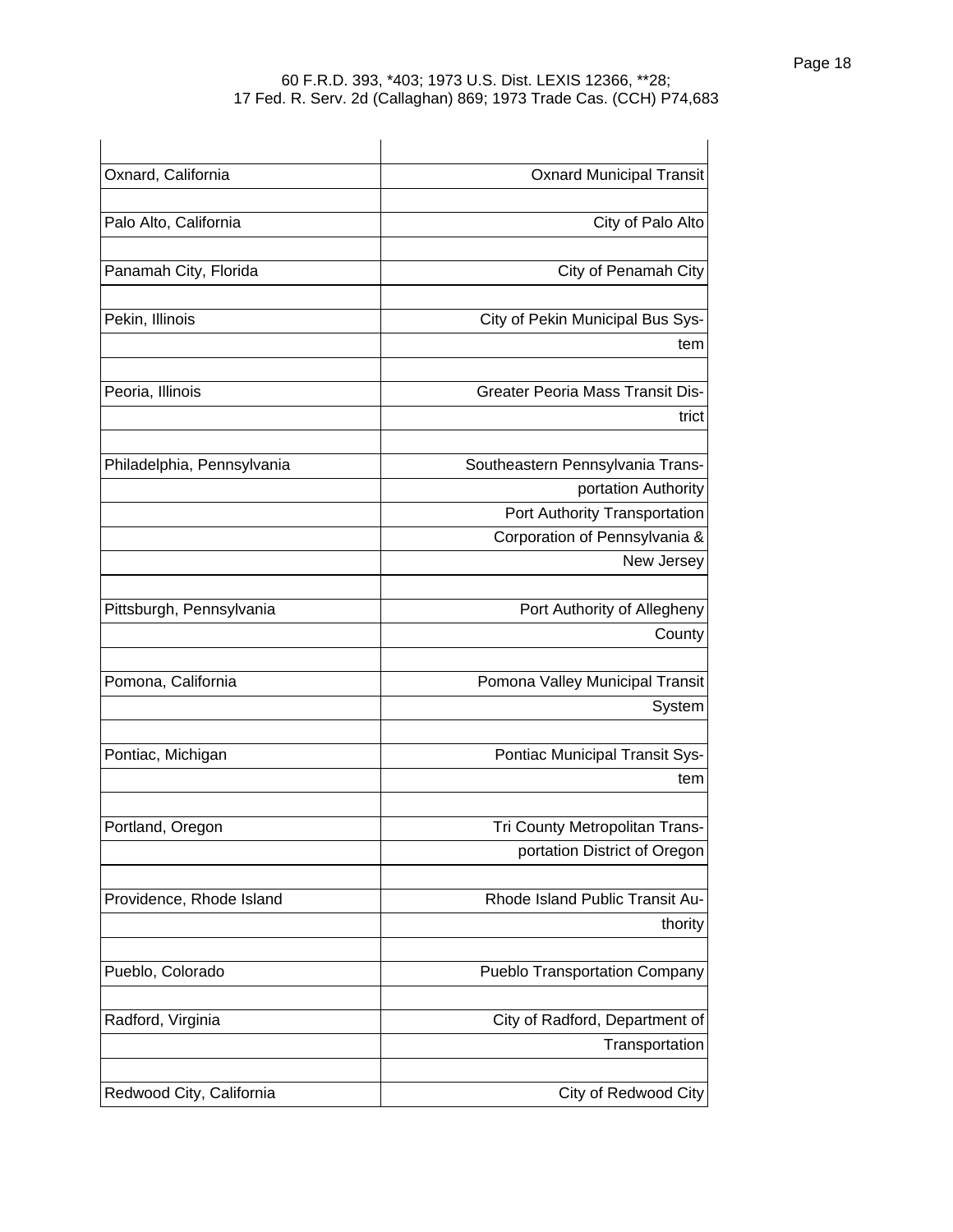| Rochester, New York          | <b>Regional Transit Service</b>                                   |
|------------------------------|-------------------------------------------------------------------|
| Rockford, Illinois           | <b>Mass Transit District</b>                                      |
| Rome, Georgia                | Rome Transit Department                                           |
| Rome, New York               | V.I.P. Transportation                                             |
| Sacramento, California       | Sacramento Transit Authority                                      |
| St. Louis, Missouri          | <b>Bi-State Transit System</b>                                    |
| St. Petersburg, Florida      | <b>Municipal Transit System</b>                                   |
| Saignaw, Michigan            | Saginaw Transit, Inc.                                             |
| Salem, Oregon                | City of Salem Department of Pub-                                  |
|                              | lic Works--Transit Division                                       |
| Salt Lake City, Utah         | <b>Utah Transit Authority</b>                                     |
| San Angelo, Texas            | City of San Angelo Bus Company                                    |
| San Antonio, Texas           | San Antonio Transit System                                        |
| San Bernardino, California   | <b>Municipal Transit System</b>                                   |
| San Buenaventura, California | <b>Citizens Transit Lines</b>                                     |
| San Diego, California        | San Diego Transit Corporation                                     |
| San Fransisco, California    | San Fransisco Municipal Railway                                   |
|                              | Golden Gate Bridge, Highway and<br><b>Transportation District</b> |
| Santa Ana, California        | <b>Orange County Transit District</b>                             |
| Sant Barbara, California     | Santa Barbara Metropolitan<br>\$ Transit District                 |
|                              |                                                                   |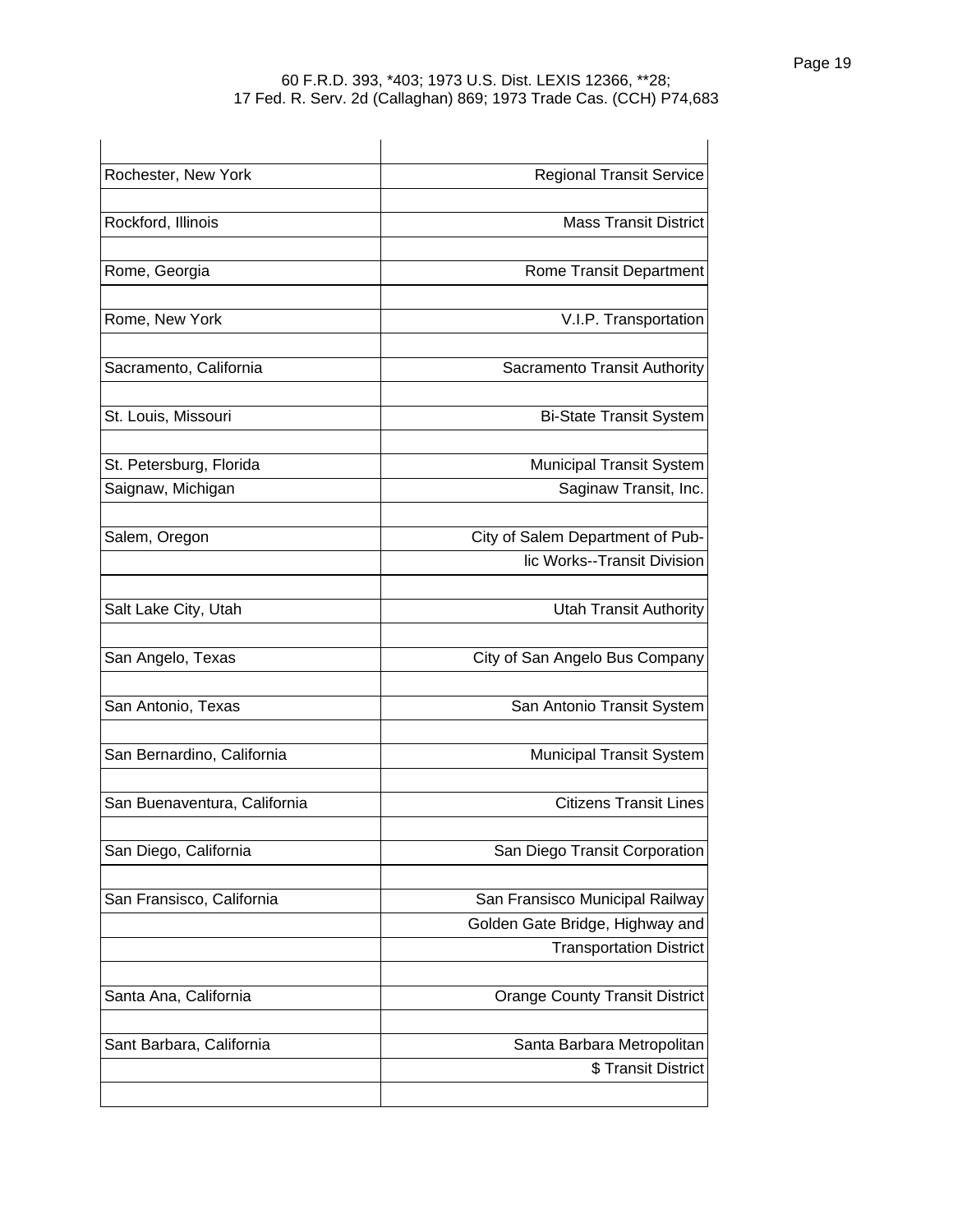| Santa Cruz, California      | Santa Cruz Metropolitan Transit         |
|-----------------------------|-----------------------------------------|
|                             | <b>District</b>                         |
| Santa Monico, California    | Santa Monica Municipal Bus Lines        |
| Santa Rosa, California      | Santa Rosa Transit System               |
| Savannah, Georgia           | Savannah Transit Authority              |
|                             |                                         |
| Schenectady, New York       | <b>Schenactady Transit System</b>       |
| Seattle, Washington         | <b>Metro Transit</b>                    |
| Shaker Heights, Ohio        | City of Shaker Heights, Dept. of        |
|                             | Transportation                          |
| Shelby, North Carolina      | <b>Shelby Bus Lines</b>                 |
| Sioux City, Iowa            | <b>Sioux City Transit</b>               |
| South Bend, Indiana         | City of South Bend Transporta-          |
|                             | tion Corporation                        |
| Spokane, Washington         | City of Spokane                         |
| Springfield, Illinois       | Springfield Mass Transit District       |
| Springfield, Missouri       | <b>City Utilities of Springfield</b>    |
| Statesville, North Carolina | Statesville Motor Coach Company,        |
|                             | Inc.                                    |
| Staunton, Virginia          | <b>Staunton Transit Service</b>         |
| Stevens Point, Wisconsin    | <b>Stevens Point Transit Commission</b> |
| Stockton, California        | Stockton Metropolitan Transit           |
|                             | <b>District</b>                         |
| Syracuse, New York          | Central New York Regional Trans-        |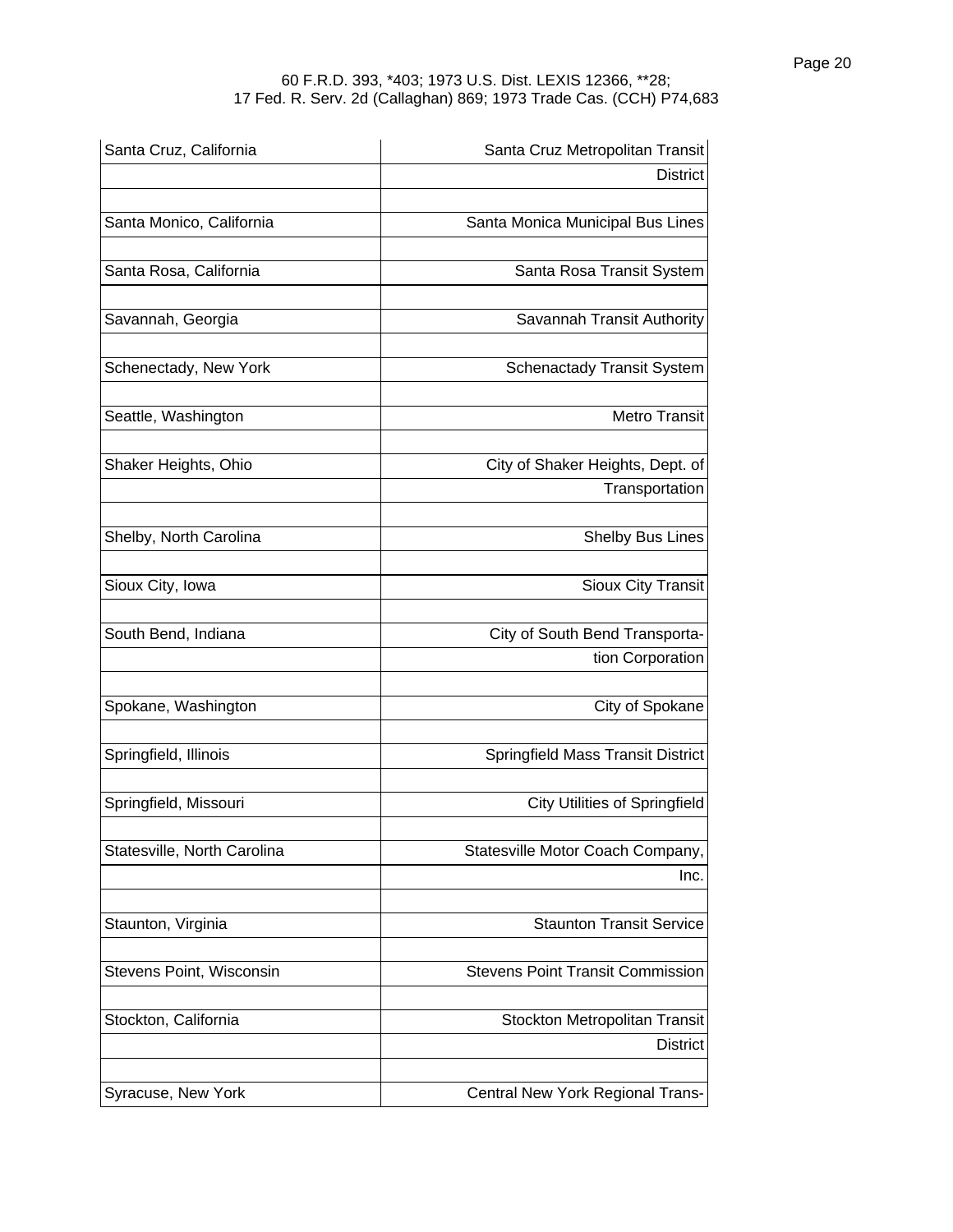|                            | it Authority                         |
|----------------------------|--------------------------------------|
| Tacoma, Washington         | <b>Tacoma Transit Department</b>     |
| Tampa, Florida             | Tampa Bus Company                    |
| Terre Haunte, Indiana      | <b>Terre Haute Municipal Transit</b> |
|                            | System                               |
| Toledo, Ohio               | Toleda Area Regional Transit Au-     |
|                            | thority                              |
| Torrance, California       | <b>Torrance Municipal Bus Lines</b>  |
| Trenton, New Jersey        | Mercer County Improvement Au-        |
|                            | thority                              |
| Tucson, Arizona            | <b>Tuscon Transit Company</b>        |
| Tulsa, Oklahoma            | Metropolitan Tulsa Transit Au-       |
|                            | thority                              |
| Utica, New York            | <b>Utica Transit Commission</b>      |
| Vancouver, Washington      | City of Vancouver                    |
| West Palm Beach, Florida   | Florida Transit Management           |
|                            | Corp.                                |
| Wichita, Kansas            | Wichita Metropolitan Transit Au-     |
|                            | thority                              |
| Wichita Falls, Texas       | Wichita Falls Bus System             |
| Williamsport, Pennsylvania | City of Williamsport                 |
| Wilmington, Delaware       | Greater Wilmington Transporta-       |
|                            | tion Authority                       |
| Winchester, Virginia       | Winchester City Transit Lines        |